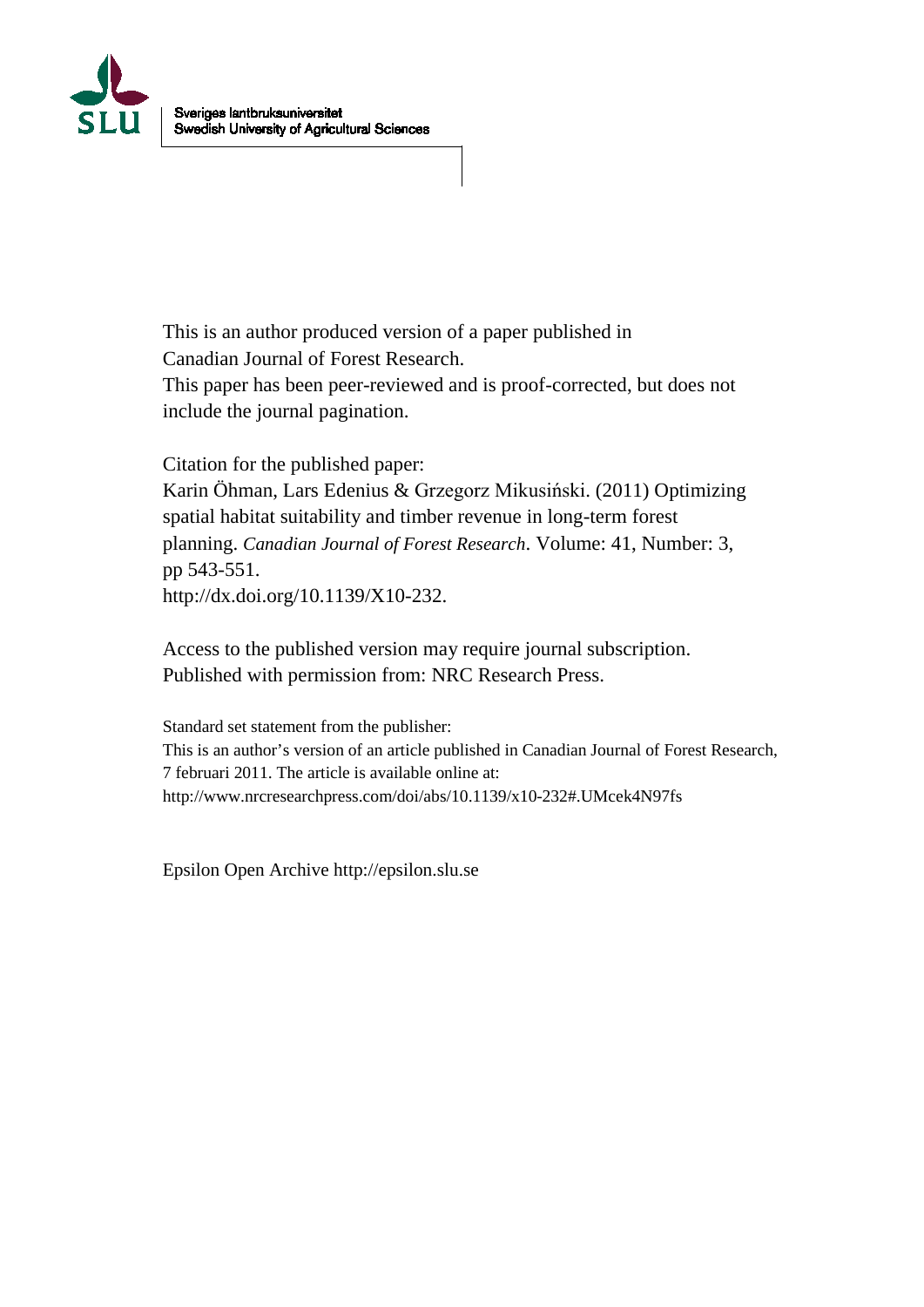# **Optimizing spatial habitat suitability and timber revenue in long-term forest planning**

Karin Öhman<sup>a\*</sup>, Lars Edenius<sup>b</sup> and Grzegorz Mikusiński<sup>c, d</sup>.

a) Department of Forest Resource Management

SLU, SE- 901 83 Umeå

Sweden

Email: Karin.ohman@slu.se telephone +46 (0) 90-786 85 88, fax +46 90 778 116

b) Department of Wildlife, Fish, and Environmental Studies, Swedish University of Agricultural, SE-901 83 Umeå Email: lars.edenius@slu.se, telephone +46 (0) 90- 786 83 41

c) Grimsö Wildlife Research Station, Department of Ecology, Swedish University of Agricultural, SE-7310 91 Riddarhyttan, Sweden Email: grzegorz.mikusinski@slu.se telephone +46 (0) 581-697 329

d) School for Forest Management, Swedish University of Agricultural, Box 43, SE-739 21 Skinnskatteberg, Sweden

\*corresponding author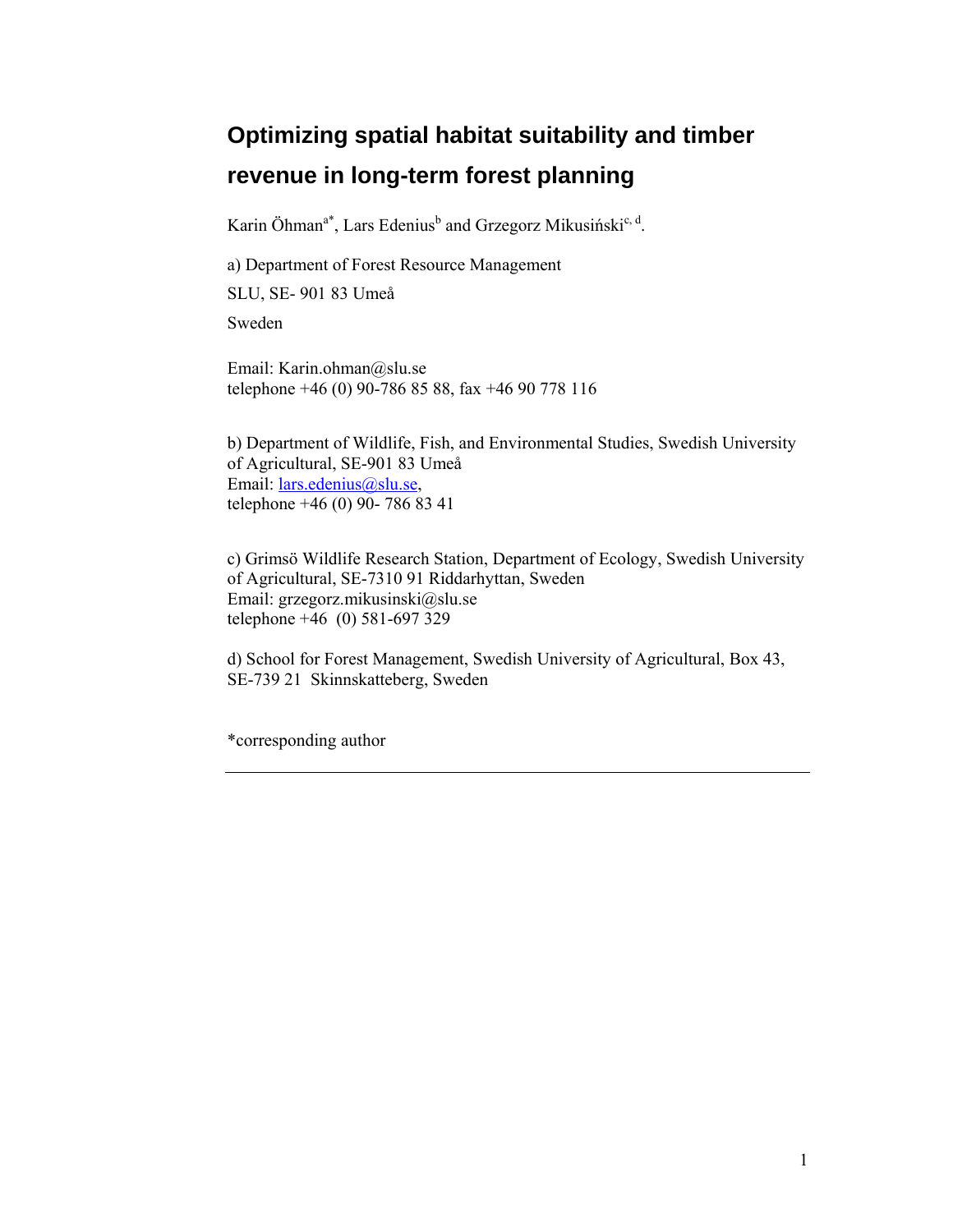# **Abstract:**

Effective tools must be developed that include consideration of biodiversity in the traditional forest planning process. The objective of this study is to present a spatial habitat suitability model that could be included in the optimization of longterm forest planning where the problem can be solved with an exact solution method. This could be an advantage, since, e.g. many forest planning systems available today are designed for problems that could be solved with an exact solution method. The habitat model consists of two parts: suitability assessment of stand-wise conditions and spatial conditions. To investigate whether the model works in a realistic setting, we used a case study and applied the model to the habitat demands for Hazel Grouse (*Bonasa bonasia* L.*).* The results from the case study indicate that the model is effective for including spatial habitat consideration and that the model could be used for creating different degrees of the clustering of habitats. Further, the loss in net present value as a result of the spatial habitat demands was limited in the case study. We suggest that this modeling approach could be extended to other species with large area requirements and add to the existing tools for forest biodiversity assessment in forest management planning.

*Keywords:* Hazel Grouse, mixed-integer programming, optimization, spatial planning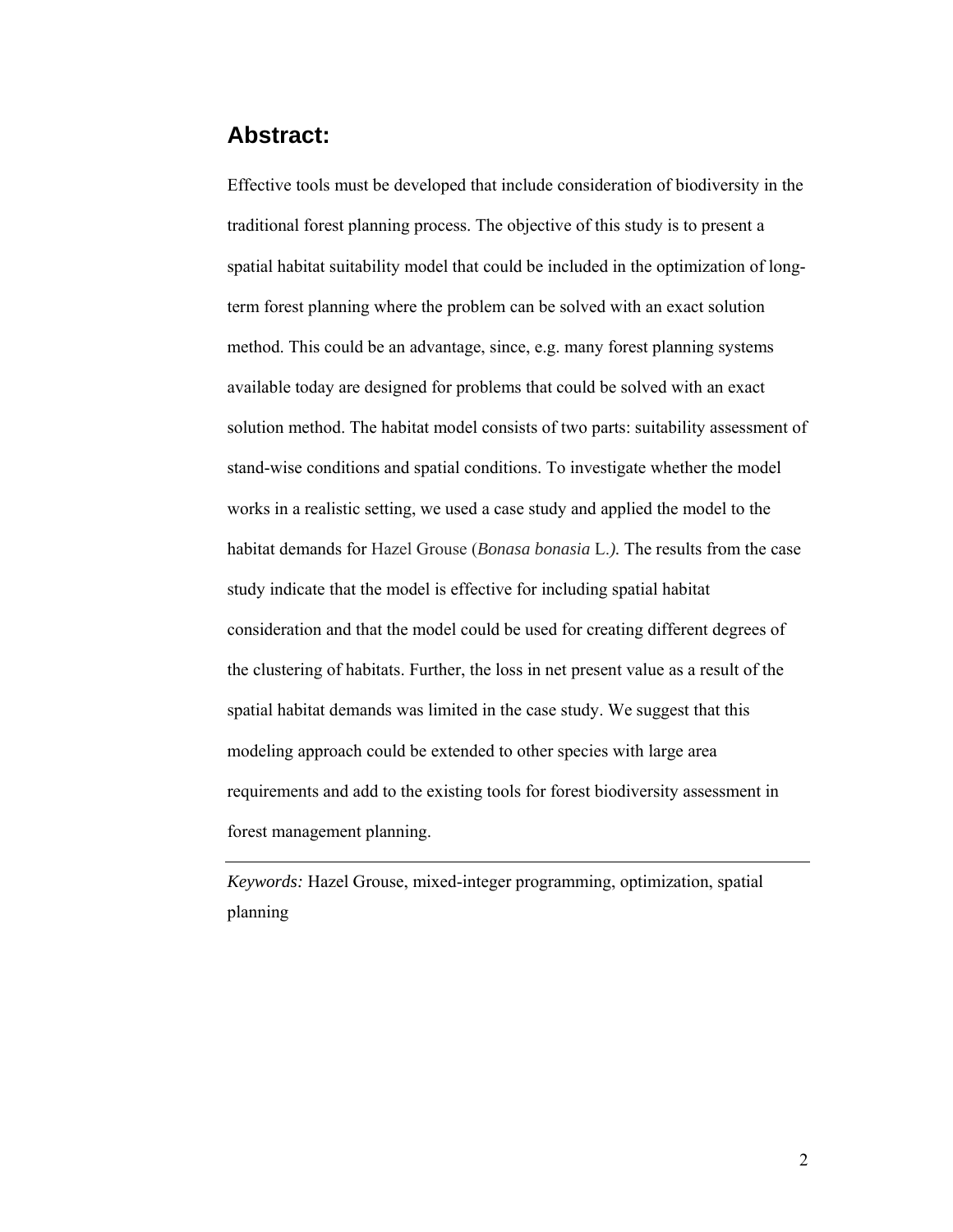# **Introduction**

Since many forest species and habitats are considered to be under threat from forestry aiming at timber production, biodiversity issues have become important focal points in strategic and tactical planning for sustainable forest management (Heywood, 1995; Fries et al., 1998; Larsson and Danell, 2001; Tittler et al., 2001). One tool for including consideration to biodiversity in the traditional forest planning process is habitat suitability models (Marzluff et al., 2002; Larson et al., 2004; Edenius and Mikusiński 2006; Spies et al., 2007). Habitat suitability denotes the capability of an area to provide conditions for species to meet their needs for food, shelter, and reproduction (Turner et al., 2001). It could be envisioned as an "envelope of environmental and vegetation requirements within the species" (O'Connor, 2002). Because inclusive habitat descriptors may be extracted from variables stored in forest databases (e.g. age of forest and tree species composition), habitat suitability modeling has appeal for forest management planning (Felix et al., 2004; Edenius and Mikusiński, 2006). In the case of species with limited area demands, simple tabulation of forest characteristics may suffice to quantify habitat suitability. However, for species with area requirements that exceed the size of a typical forest stand, habitat planning must be performed at the landscape scale, i.e. encompass several forest stands simultaneously (e.g. Larson et al., 2004). Such landscape simulations are capable of detecting temporal bottlenecks in future availability of habitat for model species and thereby avoid management situations that provide inadequate habitat for the species in a given landscape (Mikusiński and Edenius, 2006).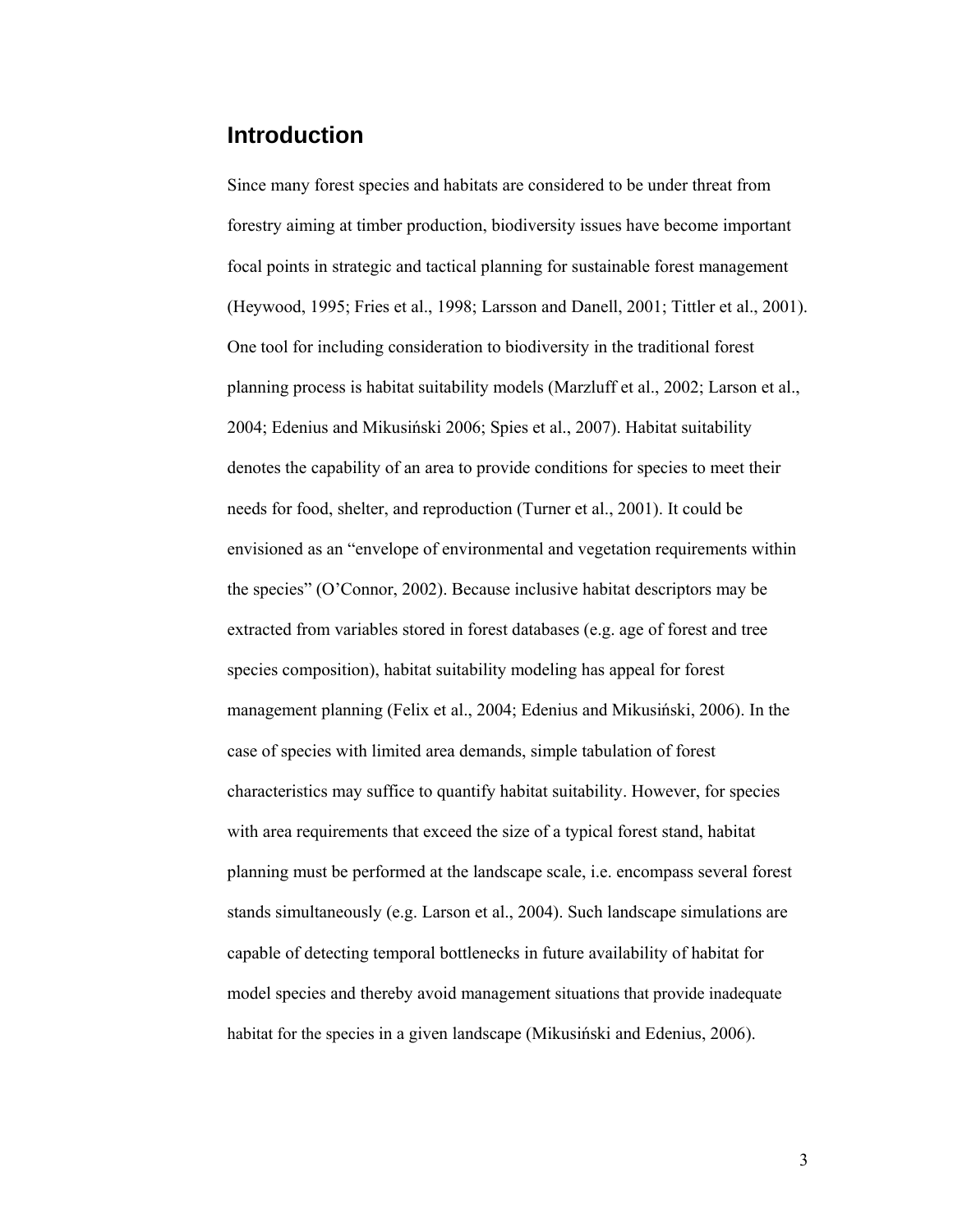The focus when using habitat suitability models (hereafter habitat models) in forest planning is primarily to investigate the potential habitat area for certain species if a certain management plan is applied (i.e. an answer for the "what if" question)(e.g. Gustafson et al., 2006; Vospernik and Reimoser, 2008). Another approach is to include the habitat models in the problem formulation and the optimization (i.e. an answer for the "how to" question). How should the forest area be managed if a certain area of habitat is desired? This question assumes that the habitat demand is included in the optimization part of the planning process. Unfortunately, when habitat models are included in the optimization, the complexity of the management problem will increase, depending on if the habitat model requires spatial information or not. In general, the first step in the optimization process is to simulate yields for different treatment schedules<sup>1</sup> for a number of values, e.g. standing volume for different species and harvest volume. The next step is to select a schedule for each stand with the help of an optimization method so that the objective is maximized or minimized with consideration to the constraints. With this approach, the time-consuming simulation does not need to be done for each combination of treatment schedules. However, this approach requires either optimization methods that could consider spatial relationships between stands (e.g. for species with large area requirements) or the use of non-spatial habitat models. In a non spatial habitat model, only information about the stand is required (e.g. stand age, tree species composition) and no information about the neighborhood is needed to decide whether a stand consists of suitable habitat or not (e.g. for species without area requirements). The definition of whether a stand consists of habitat for a certain management activity

 $\overline{a}$ 

<sup>&</sup>lt;sup>1</sup>A treatment schedule is a sequence of treatments e.g. regeneration, thinning, clear cutting or doing nothing, for a planning unit from period 1 to the end of the planning horizon.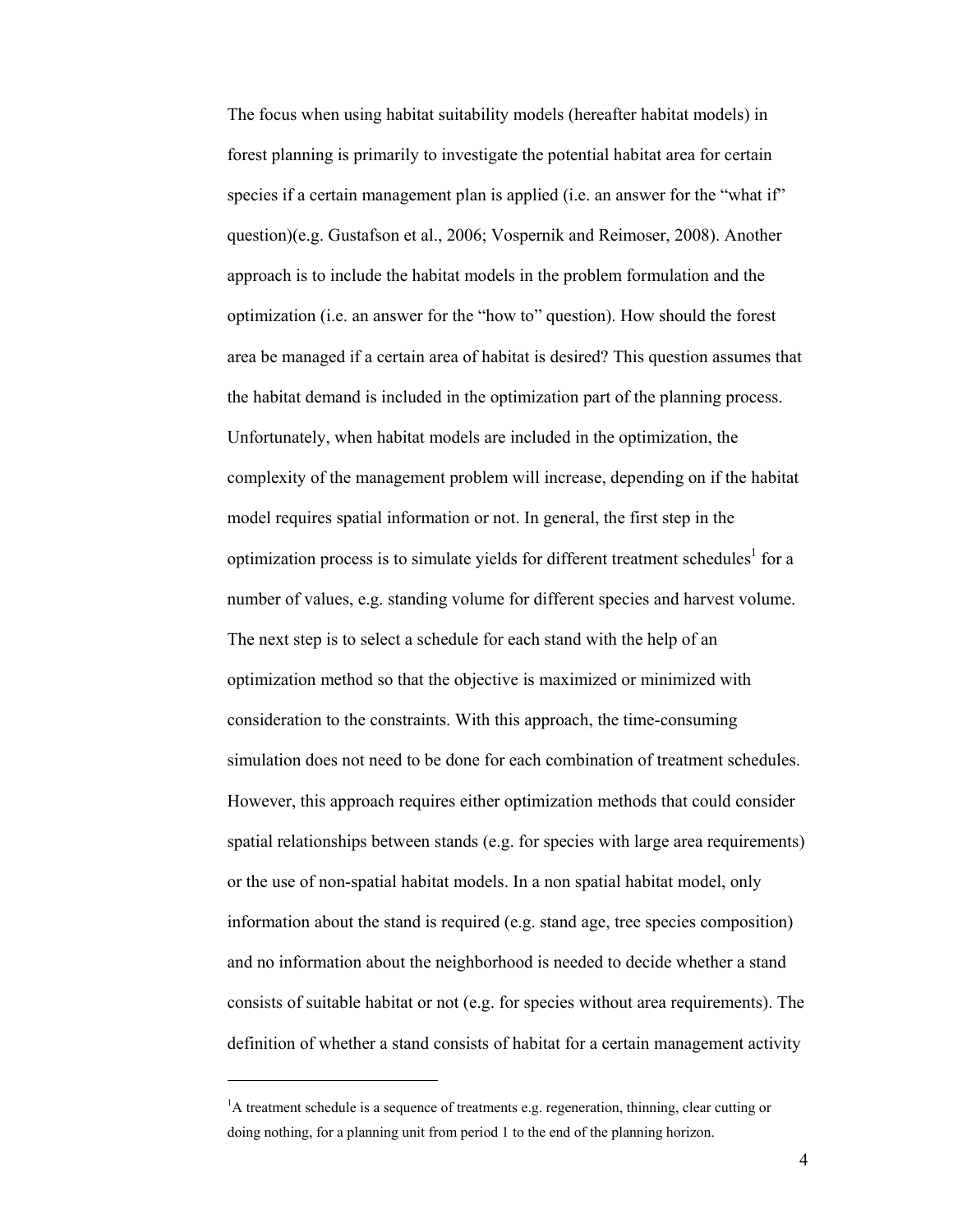in a period could be decided during the simulation phase. In such cases, the amount of habitat could be expressed as a linear sum of the area over the treatment schedules for the landscape and the resulting planning problem could be solved with linear programming, which is a traditional optimization method for solving linear problems. On the other hand, in spatial habitat models, information about the conditions in the stand and the conditions in surrounding areas is needed for deciding whether the stand qualifies as a habitat. The complexity of the management problem will then increase, since whether a stand qualifies as a habitat or not will depend not only on the management activities in the stand but also on the activities in surrounding stands. The amount of habitat can no longer be expressed as a linear combination of the treatment schedules over the whole landscape. As a result, when including spatial habitat demands in the optimization, traditional linear programming with continuous variables cannot be used.

Many studies that included spatial habitat models in the optimization have solved the stated management problem with a heuristic method (e.g. Bettinger et al., 2003; Hurme et al., 2007; Tikkanen et al., 2007). The reason for this, is e.g. that integer variables must be used, the non linear relationships or the limited size of the problems that can be solved with an exact solution method. However, even if heuristic methods are designed for solving complex problems and nonlinear relationships, a heuristic method cannot guarantee that the optimal solution to a specified problem will be found, and must be specially designed for, or at least adapted to, the specific problem. An alternative to heuristic methods is to use an exact solution method, such as mixed-integer programming with the branch and bound algorithm (e.g. Hof et al., 1994; Rebain and McDill, 2003; Wei and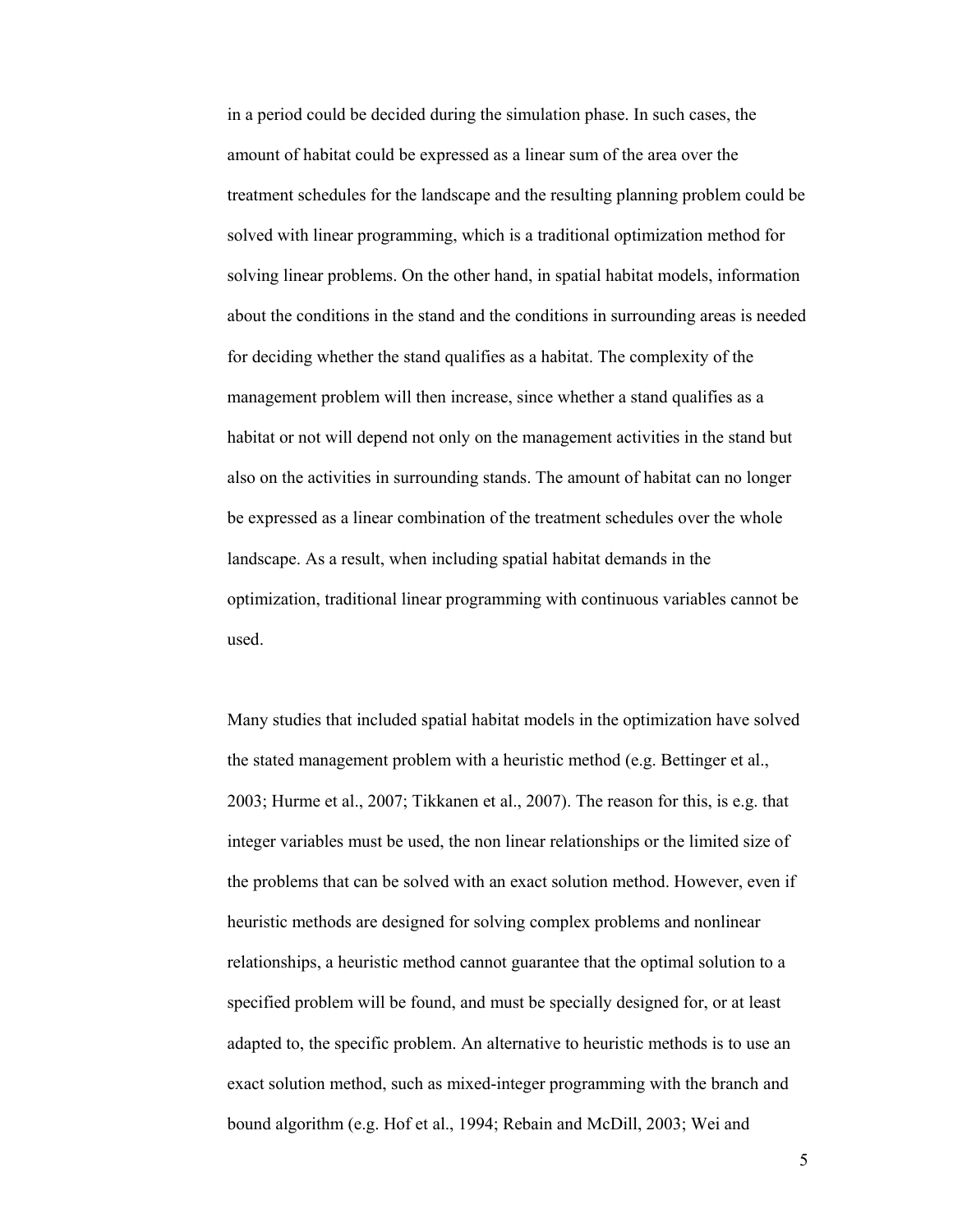Hoganson, 2007; Öhman and Wikström, 2008; Zhang et al. 2009). This approach has a number of advantages. First, the optimal solution to the specified problem can be found. Second, the parameterization connected to using a heuristic method, which often is time-consuming and sensitive both to problem type and forest conditions, is avoided. Further, many forest planning systems available today are designed for problems that could be solved with an exact solution method (Heureka, 2008).Traditionally, one limitation when using exact solution methods has been the time required for solving complex problems and, connected to this, the limited size of the problems that can be solved. However, recent developments in optimization software systems and computer hardware have increased the scope for solving large scale problems within a reasonable time (Johnson et al. 2000; Atamtürk and Svavelsbergh 2005).

The objective of this study is to present a spatial habitat model that could be included in the optimization of long-term forest planning where the problem can be solved with an exact solution method. The habitat model used in this study includes both suitability assessment of stand-wise conditions and evaluation of spatial context of the stand in a broader landscape. The model gives the decision maker possibilities to test a range of plans with different spatial layouts (i.e. different degrees of spatial aggregation of habitat). To investigate whether the model works in a realistic setting, we used a case study from northern Sweden and applied the model to the habitat demands of Hazel Grouse (*Bonasa bonasia* L*.*), a relatively specialized forest grouse species with respect to habitat requirements. In the case study the resulting management problem is solved with a traditional branch and bound algorithm, which is a standard algorithm for solving mixedinteger problems.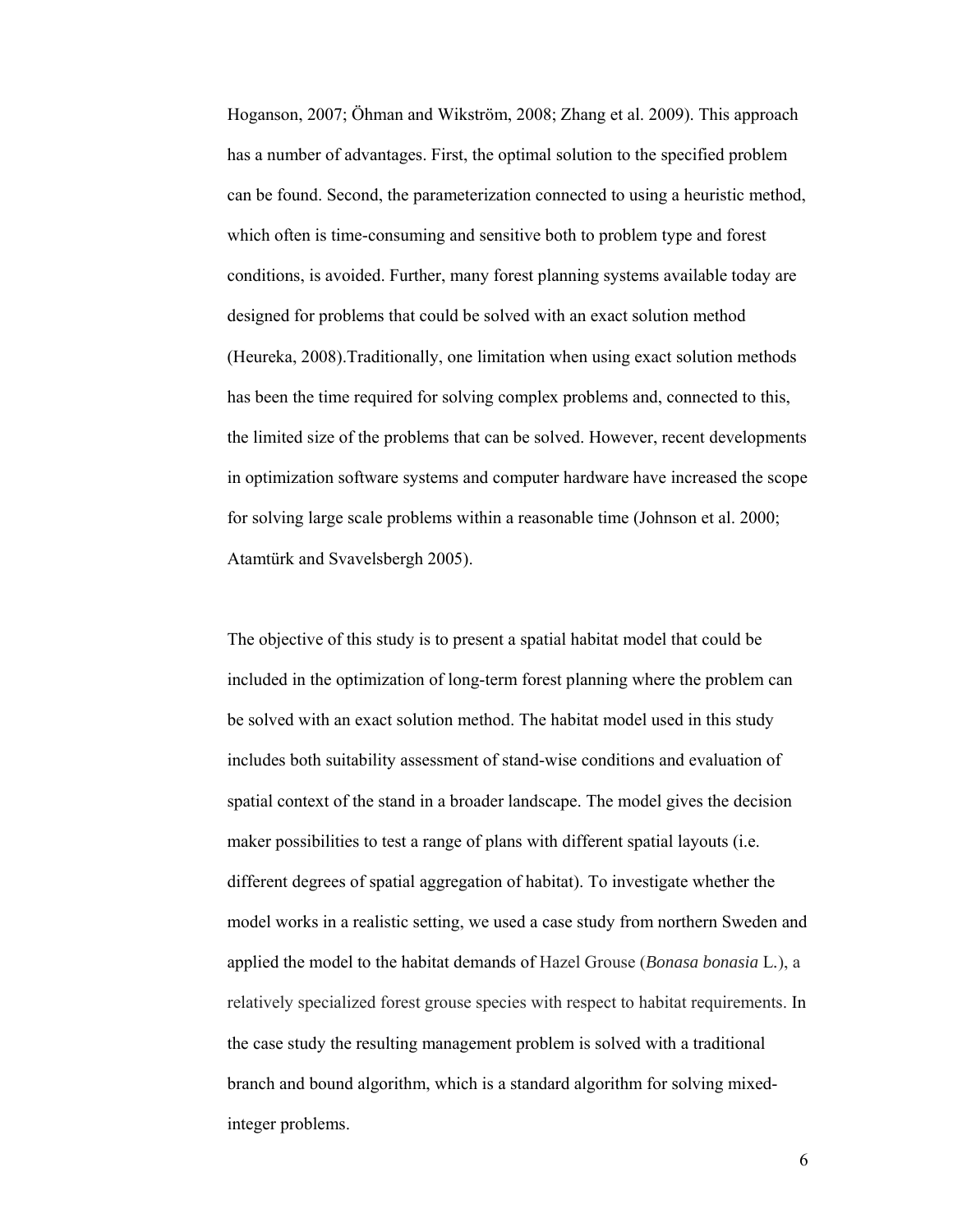#### **Materials and Methods**

#### **Model formulation**

The habitat model for describing if a particular stand is a habitat consists of two parts: stand-wise conditions and spatial conditions. Both types of conditions must be fulfilled before a stand qualifies as a habitat. The stand-wise conditions are dependent only on the selected management for the stand. Depending on the needs of the species, a number of conditions should be fulfilled (e.g. the stand should have a certain age, volume, tree species composition, etc.) before the stand could qualify as a habitat. The second part expresses the spatial needs of the species. Within the fixed neighboring area of a stand, a certain percentage of the area (corresponding to a species' required amount of habitat and spatial distribution) should fulfill the specified stand conditions. The neighboring area is defined as the area within a circle with a radius of a specified number of metres from the centroid of the stand (Fig. 1).

The habitat model is included in a traditional forest planning problem consisting of selecting management activities (e.g. thinning, clear-felling or do nothing) for every stand in the landscape during a planning horizon so that the net present value (NPV) from future activities is maximized. This objective is subject to that only a certain percentage of the area is to be felled each period and to the demand for a certain habitat area. As can be seen in the formulation below, the problem formulation is built on the concept of a treatment schedule. Consequently, the model is an example of a standard model I formulation (Johnson and Scheurman, 1977), except for the habitat demands.

The mathematical formulation of the problem is as follows: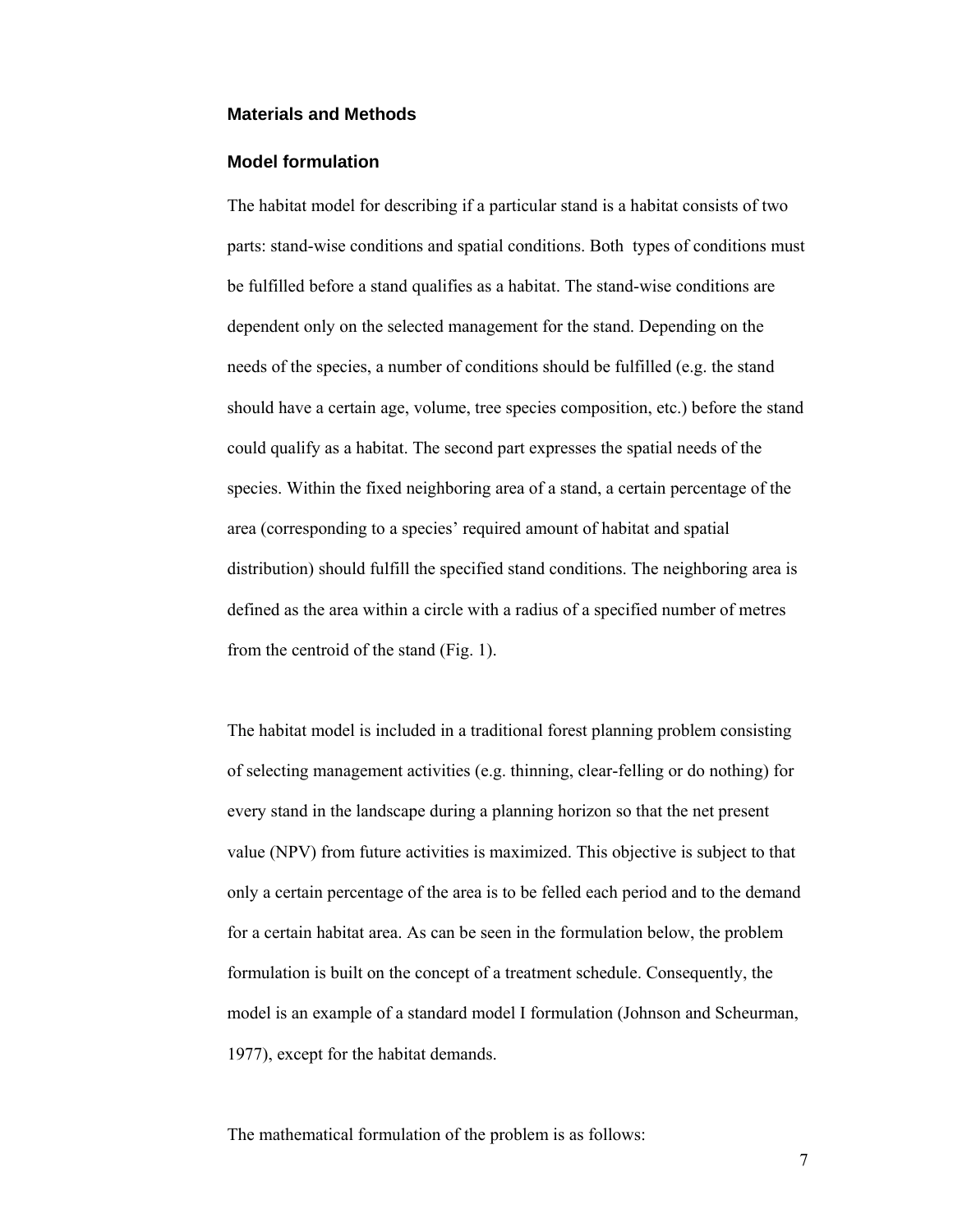$$
\text{Max } Z_1 = \sum_{i \in I} \sum_{j \in J_i} D_{ij} x_{ij} \tag{1}
$$

$$
h_{ip} \le \sum_{j \in M_{ip}} x_{ij} \qquad \qquad \forall i \in I, \forall p \in P \tag{2}
$$

$$
Th_{ip} \leq \sum_{l \in L_i} \sum_{j \in M_{ip}} a_{il} x_{ij} \qquad \qquad \forall i \in I, \forall p \in P
$$
 (3)

$$
\sum_{i \in I} A_i h_{ip} \ge \overline{H}_{p} \qquad \qquad \forall p \in P \tag{4}
$$

$$
h_{ip} = \{0,1\} \qquad \forall i \in I, \forall p \in P \tag{5}
$$

$$
\sum_{i \in I} \sum_{j \in N_{ip}} A_i X_{ij} \le \overline{R}_p \qquad \qquad \forall p \in P \tag{6}
$$

$$
\sum_{j \in J_i} x_{ij} = 1 \qquad \qquad \forall i \in I \tag{7}
$$

$$
x_{ij} = \{0,1\} \qquad \forall i \in I, \forall j \in J_i \tag{8}
$$

- $x_{ij}$  = binary decision variable that takes the value of 1 if stand *i* is assigned to treatment schedule *j*
- $h_{ip}$  = indicator variable that takes the value of 1 if stand *i* consists of habitat in period *p*
- *I* = set of stands in the landscape
- $L_i$  = set of stands that are included in the neighboring area for stand *i*
- $M_{ip}$  = set of treatment schedules for stand *i* that fulfill the stand-wise habitat conditions in period *p*
- $J_i$  = set of treatment schedules for stand *i*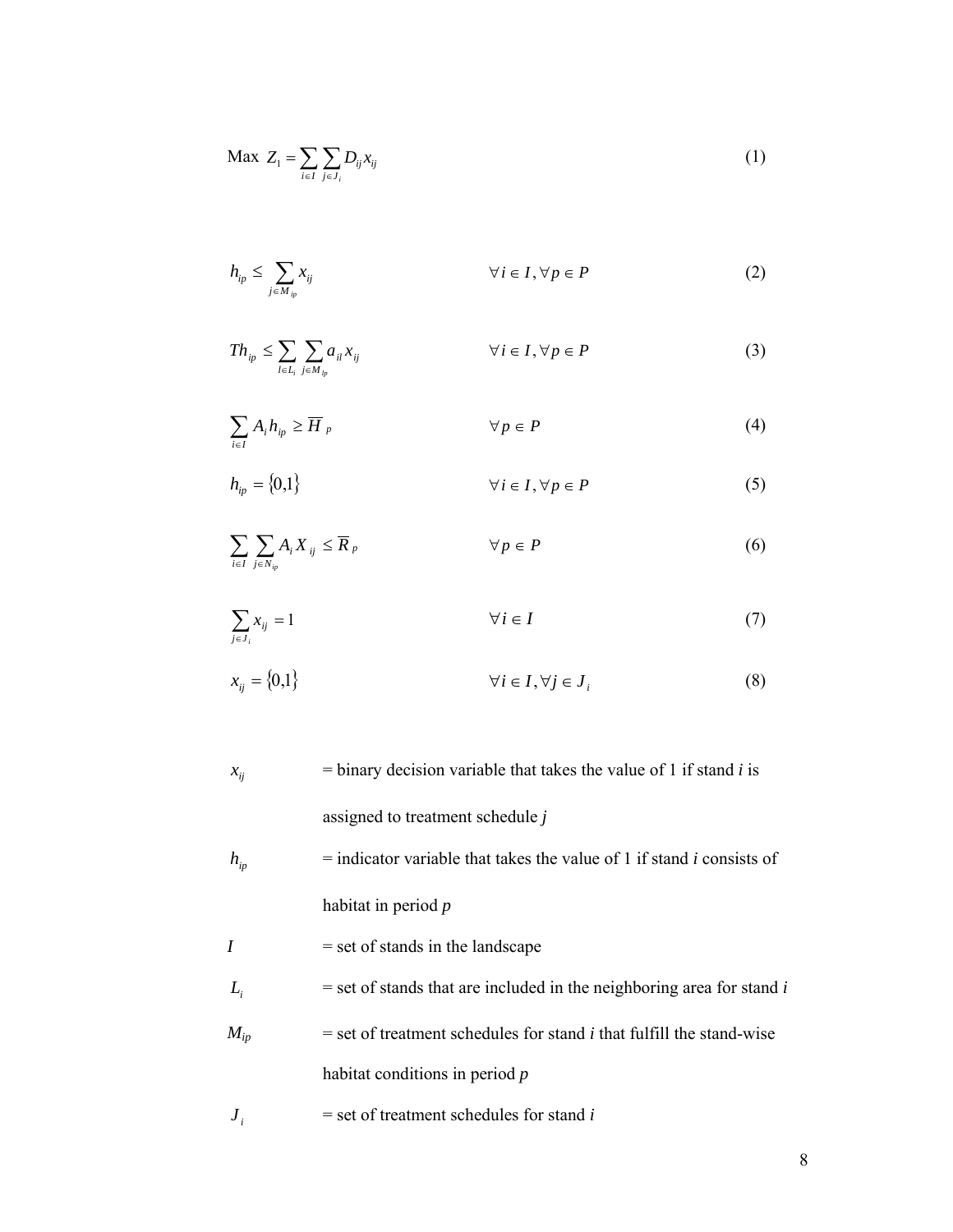- *P* = set of periods in the planning horizon
- $N_{in}$  = set of treatment schedules for stand *i* that cause clear cutting in period *p*
- $D_{ii}$  = NPV from period 1 to infinity from stand *i* and treatment schedule *j*
- *T* = the minimum number of hectares within the neighboring area of a stand that should fulfill the stand-wise habitat conditions before the stand could qualify as a habitat
- $a_{ij}$  = the amount of area for stand *l* that is included in the neighboring area of stand *i*

 $A_i$  = area for stand *i* 

- $\overline{H}_p$  = minimum number of demanded hectare of habitat in period *p*
- $\overline{R}_p$  = maximum hectare of clear-cut area in period *p*

Equation 1 specifies the objective function, i.e. to maximize the NPV from future management activities. Equations 2–5 are connected to the habitat demands. To describe if a stand consists of habitat in a certain period, an indicator variable, *hip*, is used. When this variable, *hip,* takes the value 1, stand *i* consists of habitat in period p. Equation 2 specifies that the variable  $h_{ip}$  could only take the value of 1 if stand *i* is managed with treatment schedules that cause stand-wise habitat conditions in period *p*. Equation 3 specifies that *hip* could only take the value of 1 if a minimum number of hectares, T, within the neighboring area of stand *i* are managed with treatment schedules that fulfill the stand-wise habitat conditions. It should be noted that both equations 2 and 3 must be fulfilled before stand *i* qualifies as a habitat and the variable *hip* could take the value of 1. If the variable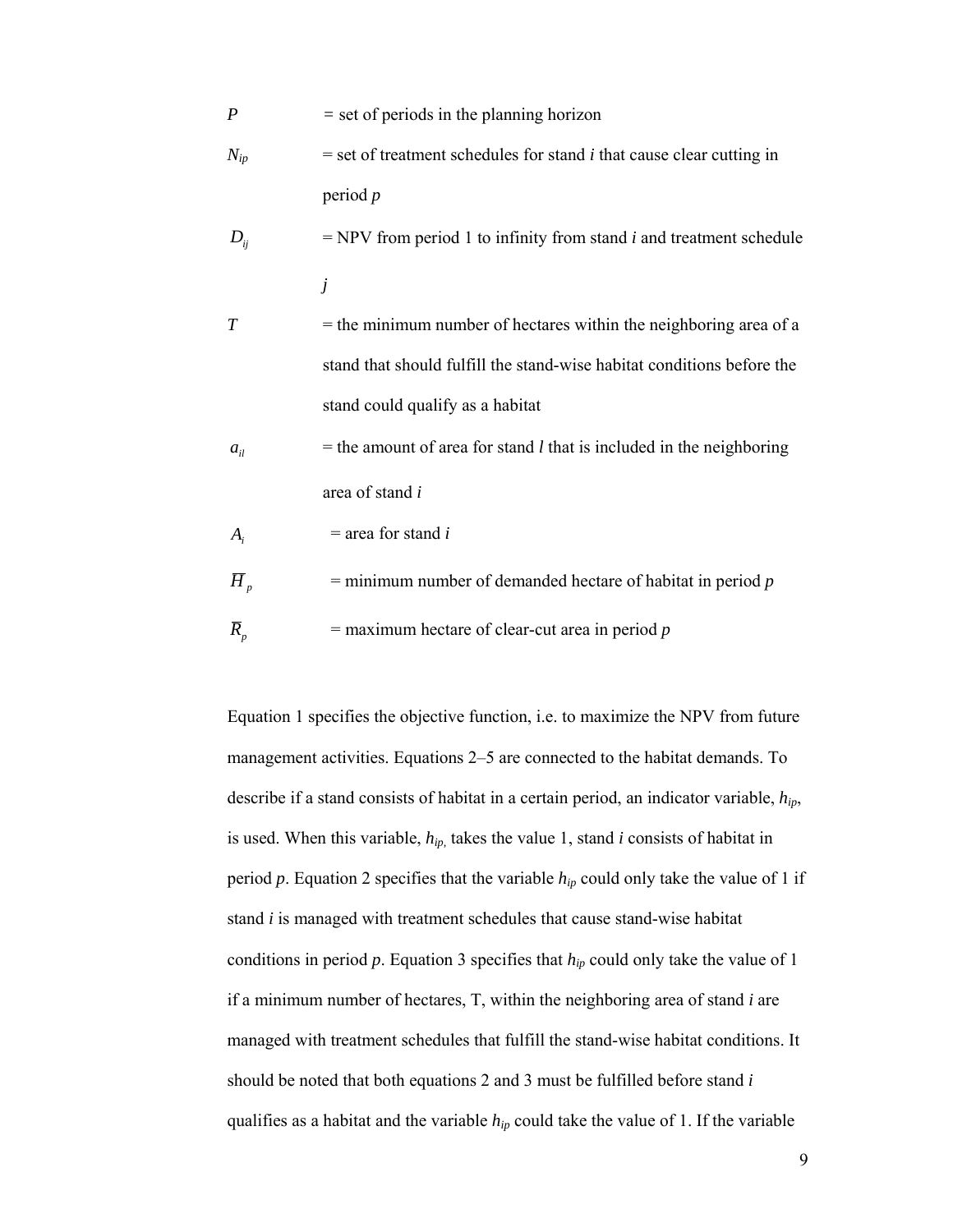*hip* could take the value of 1, in line with equation 2 and 3, equation 4 will force  $h_{in}$  to take the value of 1, as long as the demand for a minimum number of hectares with habitat (equation 4) is not fulfilled. Equation 5 specifies that the variable  $h_{ip}$  could only take the value of 0 or 1. Equation 6 ensures that the clearcut area in each period not exceed a certain number of hectare. Finally, equations 7 and 8 ensure that all stands are assigned exactly one treatment schedule.

#### **Case study**

To illustrate this approach, we applied the general habitat model to the habitat needs for Hazel Grouse in the Krycklan watershed (64°14' N, 19°46' E) approximately 50 km northwest of Umeå, northern Sweden . This area was selected because it is, in many respects, typical for managed forest in this part of Sweden and it represents a size relevant for management of larger forest holdings. Furthermore, we had access to detailed forest data for this area. The total area is 6700 hectares of which 6098 hectares is productive forestland divided into 904 stands. The forest data for the area was estimated by the *k*-nearest neighbor method (*k*NN) (Reese et al., 2003) with stands delineated with the algorithm developed by Hagner (1990). The major part of the Krycklan watershed is forested with Norway spruce (*Picea abies* L*.*) in low-lying areas and Scots pine (*Pinus sylvestris* L.) in dryer upland areas.

#### *Habitat model for Hazel Grouse*

Hazel Grouse is a game species that has been proposed as an indicator of forest biodiversity at the landscape level (Jansson and Andrén, 2003). It is used as indicator of landscape continuity in the European NATURA 2000 network and also as indicator of high natural values of forests in Sweden's work on environmental quality objectives. The link between forest and landscape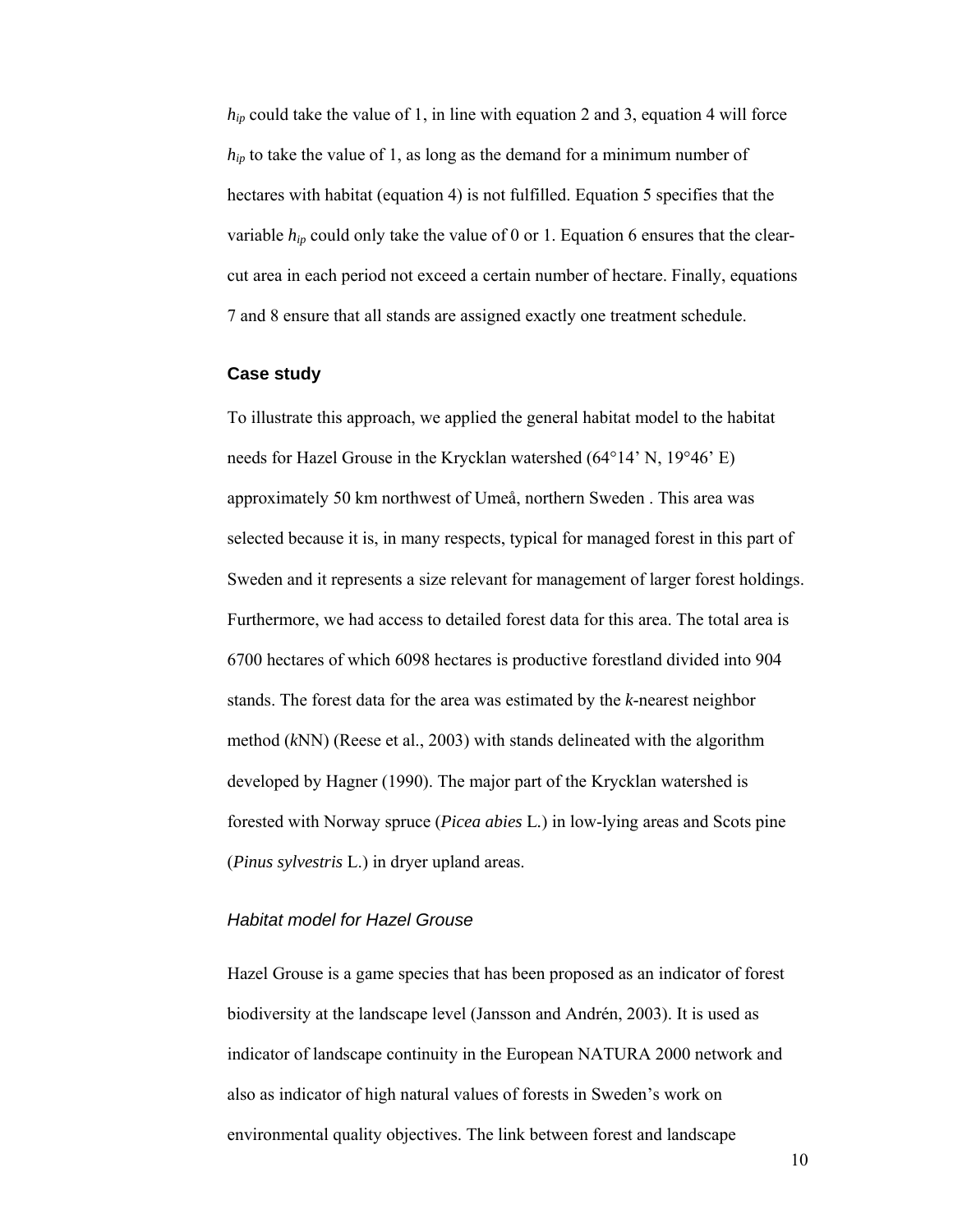management and the species occurrence has been quantified and modeled in several countries (Åberg et al., 2003; Mörtberg and Karlström, 2005; Mathys et al., 2006; Müller et al., 2009; Longru et al., 2010). In Fennoscandia, Hazel Grouse inhabits mixed forests and mostly feed on buds and catkins of deciduous trees, viz. downy Birch (*Betula pubescens*) and alder (*Alnus glutinosa* and *A. incana*), and use norway Spruce (*Picea abies*) for cover (Åberg et al., 2003). The foraging resources and cover must be in close proximity to fulfill the habitat needs of Hazel Grouse (Swenson, 1993). One pair requires 15–25 ha of suitable habitat with interpatch distance usually limited to a few hundred meters (Åberg et al., 1995). Therefore, in landscapes that lack large habitat patches (e.g. managed forests), the distance to and degree of resource dispersion in neighboring forest stands thus define, along with stand quality, habitat suitability for Hazel Grouse. We defined Hazel Grouse habitat as forest stands containing at least 25% spruce and 10–40% deciduous trees (by volume) that were at least 20 years old. To accommodate the spatial aspect (i.e. landscape level requirement), we followed thr recommendation for the species made by Angelstam et al., 2004 that there should be at least 20 ha of suitable habitat within 565 m (100 ha) from the center of each stand (i.e. landscape threshold set at 20%, T=20). This approach des not explicitly employ inter-patch distance as a parameter; however, we assume that used landscape level threshold and species-specific scale employed (100 ha) account for the spatial dispersion of habitat and its connectivity. In addition, the study area is a contiguous forest land and in this kind of matrix, Hazel Grouse is moving more efficiently between habitat patches in comparison with semi-open landscapes (Åberg et al., 1995). Stands that did not fulfill these requirements were considered unsuitable (i.e. stands were classified as either habitat or nonhabitat).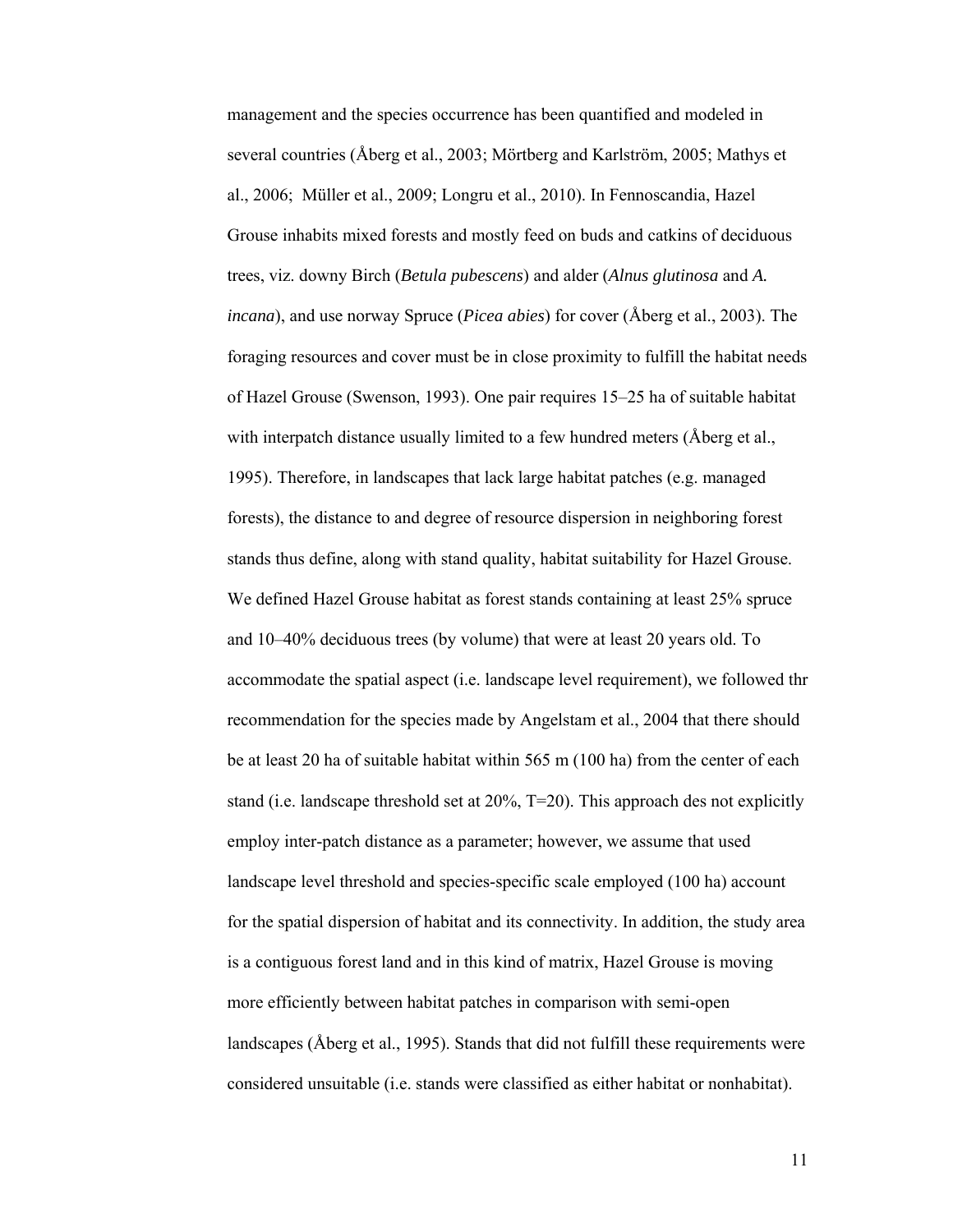#### *Generation of treatment schedules*

The planning horizon was set to 100 years and divided into 20 periods of 5 years (i.e. *P* was set to 20). Treatment schedules and future forest conditions (e.g. age and volume of spruce and birch, etc.) for the stands were simulated using the Heureka system. The Heureka system is a newly developed planning system for multiple-use forestry (Heureka, 2008). Each treatment schedule consists of different timing for the allowed silviculture activities (i.e. thinning and clearcutting with appropriate regeneration following a harvest). For each stand, schedules that favored timber production, schedules that favored the stand-wise conditions of Hazel Grouse and a no-treatment alternative were generated. In total, 22167 treatment schedules were generated, or an average of 25 schedules for each stand. Economic data used (timber, regeneration, and harvesting costs) for calculating the NPV for each schedule were based on a timber price list retrieved from the 2008 pricelist for the forest owners organization in northern Sweden and were considered representative for the region. NPVs were based on a 3% discount rate.

#### *Optimization algorithm*

The stated problem was solved using a traditional branch and bound algorithm. The model was formulated with the AIMMS 3.8 optimization modeling system (Bisschop and Roelofs, 1999), and solved from within AIMMS with ILOG™ CPLEX 11.0. The software was run on a PC with a 2.8 GHz Pentium 4 processor and 1.5 GB of RAM. In the case study, a convergence bound of 1% was used.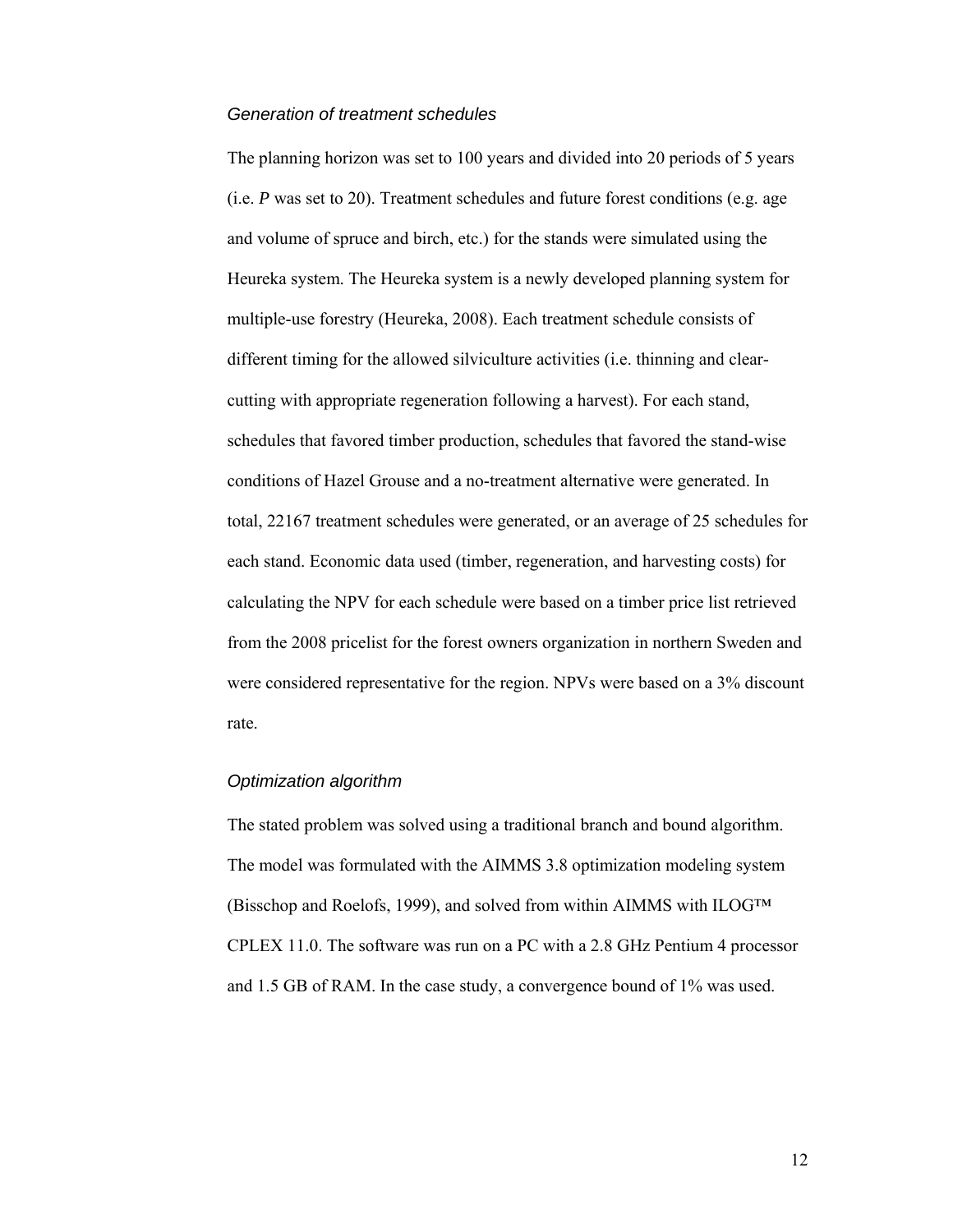### **Results**

Besides the basic definition for Hazel Grouse, where T is set to 20 hectares, the stated management problem was solved for two additional values on T; 0 and 40 hectares (Table 1). This was done to investigate the possibilities of creating different spatial layouts with different degrees of clustering of the habitat. A T value on 0 hectares, represents a situation where no spatial consideration is included in the definition for habitat, and a T value on 40 hectares, represents a situation with quite high spatial consideration. With a T value on 0 the initial amount of habitat is 1374 ha, a T value on 20 gives 1118 ha and a T value on 40 gives 559 ha. Irrespective of the value of T, the minimum habitat demand was set to be 10% of the productive area in the end of all periods (i.e.  $\overline{H}_p$  was set to 610 for all periods in equation 4). In all three cases the accepted clear-cut area in each period was set to 10% of the productive landscape area (i.e.  $\overline{R}_p$  in equation 6 was set to 610 for all periods).

The amount of habitat is, because of the restriction, always equal to or more than 610 ha. For cases b and c the amount of habitat is balancing on the demand in almost every period. However, for case a, the amount of habitat is decreasing over time (Fig. 2). In order to analyze the resulting layout of habitat over time, the number of habitat areas and the mean and maximum size of these areas were calculated. A habitat area is here defined as a group of contiguous stands where the stands fulfill the stand-wise conditions and the spatial definitions in line with the definition of T for being a habitat. The value of T had a clear effect on the resulting spatial layout of the habitat. This is reflected in the number of areas as well as in the mean, maximum, and minimum size of habitat areas after harvest in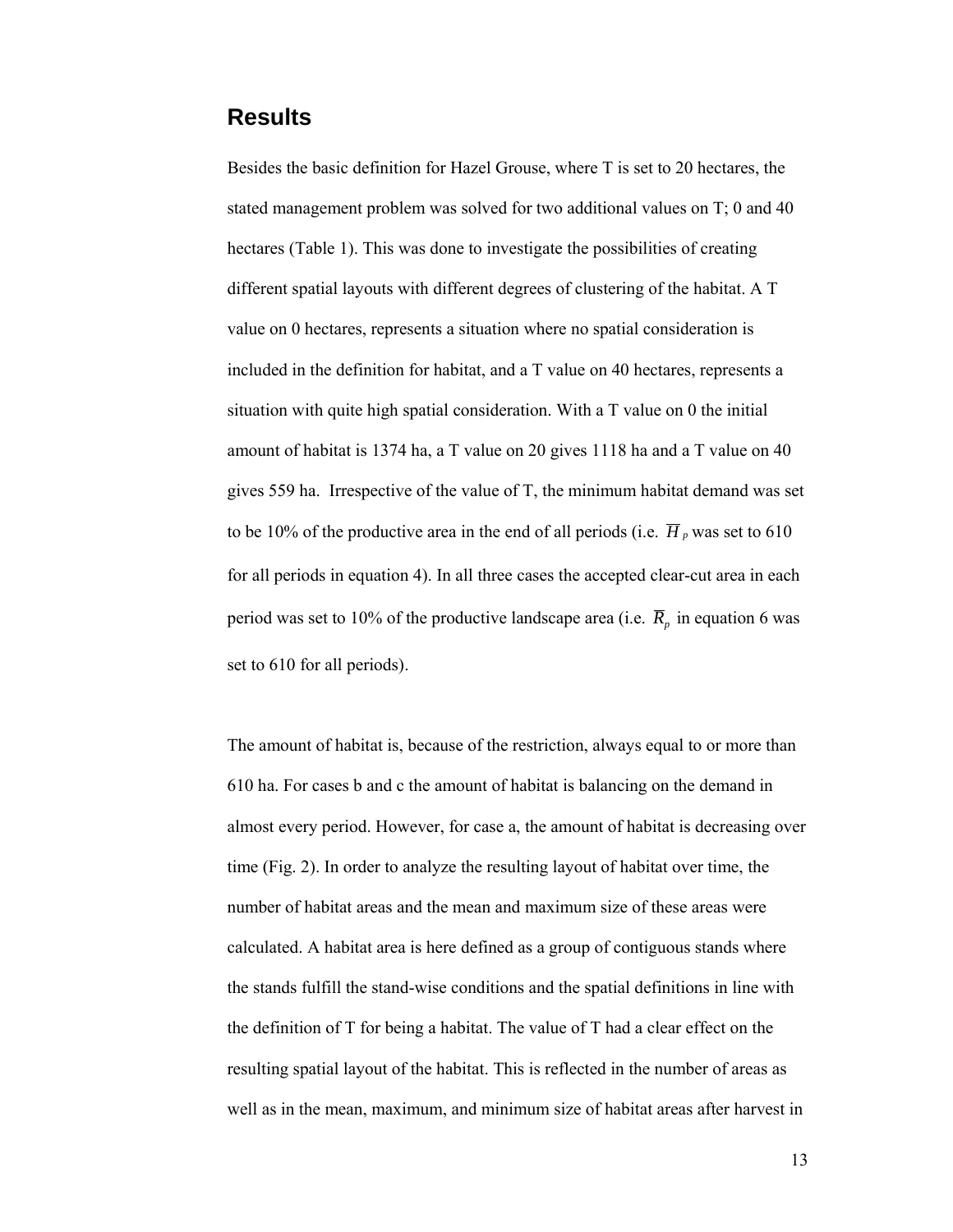a planning period (Fig. 3). The differences in the spatial layout could also been clearly seen in the habitat maps for period 10 (Fig. 4). When no spatial consideration is included (case a), the habitats are spread out all over the area with many small habitats. With an increased value of T, stands consisting of habitat become more aggregated and the number of small isolated habitats decreases.

To evaluate whether the proposed model had any effect on the harvest levels, the predicted harvest volumes in each period for each case were recorded (Fig. 5). It seems that the effect both on total harvest volumes and over time with an increased T value is modest. The amount of clear- cut area is, because of the restriction, equal to or less than 610 hectare in every period. The trends over time for clearcut area follow the trend for harvest volume for all three cases.

The reduction in NPV with an increased T value is shown in Table 1. It appears that it is possible to create aggregated habitats with a moderate decrease in NPV. Finally, the solution times are shown in Table 1. The solution times increase with an increased T value.

### **Discussion**

This study illustrates one modeling approach for including spatial aspects of habitat, in addition to stand-wise factors, in an optimization model that could be solved with exact optimization methods. To be able to use exact solution methods could be an advantage even if an exact solution method does not necessarily produce the optimal solution to the real forest management planning problem but only the exact solution to the formulated model of the planning problem.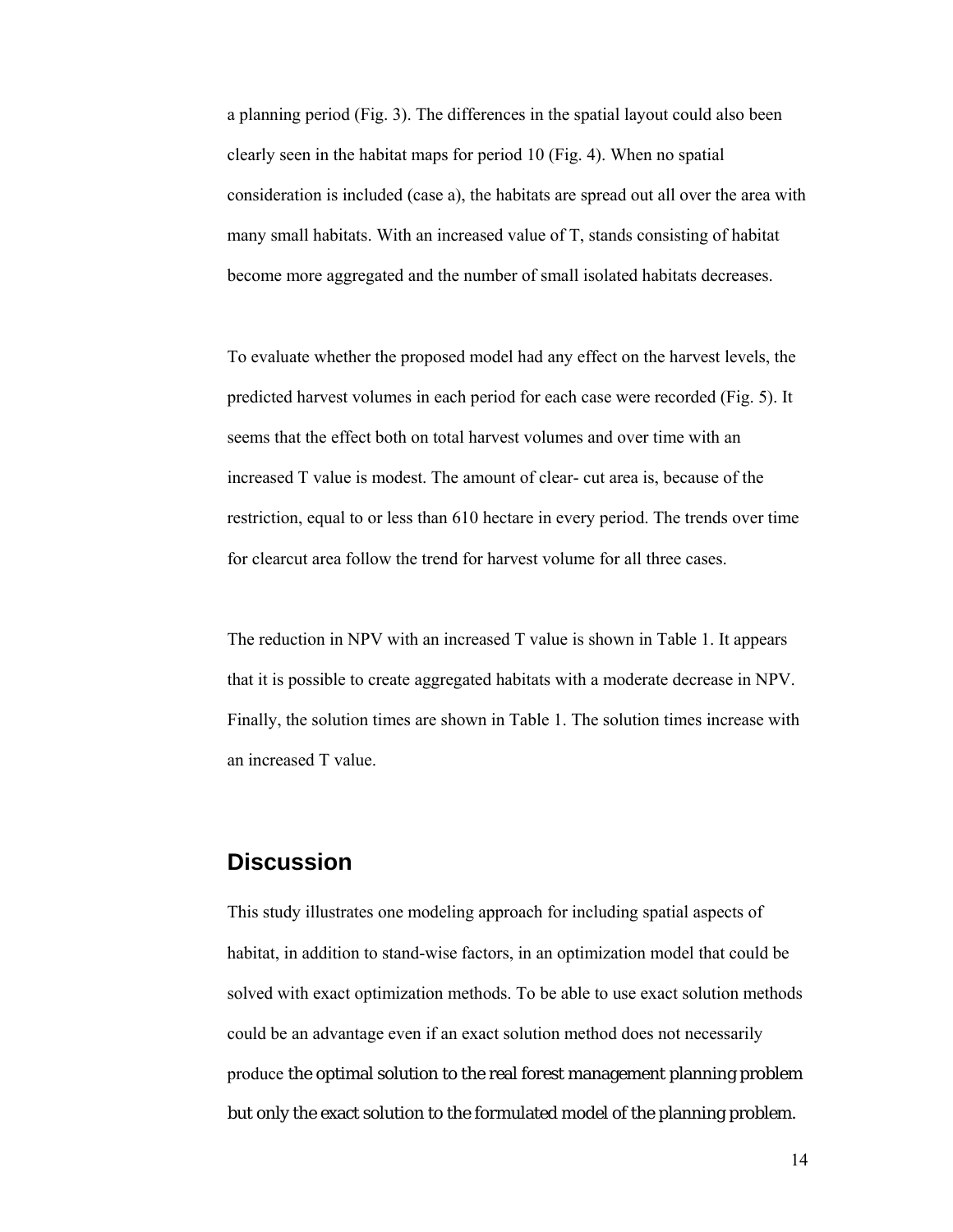The alternative to using exact methods could be to using heuristic methods. However, there are problems with using a heuristic method, e.g. when dealing with many constraints because of problems in the relative weighting of these functions. Further, since the resulting problem could easily be solved with e.g., a traditional branch and bound algorithm, it could be included in available forest planning systems building on exact solution methods such as the Heureka system (Heureka, 2008). Forest managers could then produce different long-term plans with traditional timber production objectives and habitat demands for different species. As a result, it could work as a tool to learn more about the trade-off between different objectives such as NPV and available habitat area. We consider this an important and necessary step to better manage biodiversity in forest planning.

Habitat suitability models are, by necessity, simplifications of reality, focusing only on a limited number of factors deemed important for species to meet their life requirements. For example, habitat suitability models do not take biotioc interactions into consideration (Van Horne, 2002). Despite these shortcomings, the strength of a generalized habitat model, like the one presented in this paper, is that it could easily be adapted to the needs of other species by changing the definitions of the stand-wise and spatial conditions. An extension of this would be to develop models for generic habitat suitability indicators, i.e. "synthetic species" that incorporates the needs of many real world species (Hirzel et al., 2001). Further, by including habitat demands for different species, the model presents the possibilities of optimizing for the needs of multiple species. However, in such cases, the number of variables and constraints will increase. This could also lead to that there will be conflicting demands between the different species that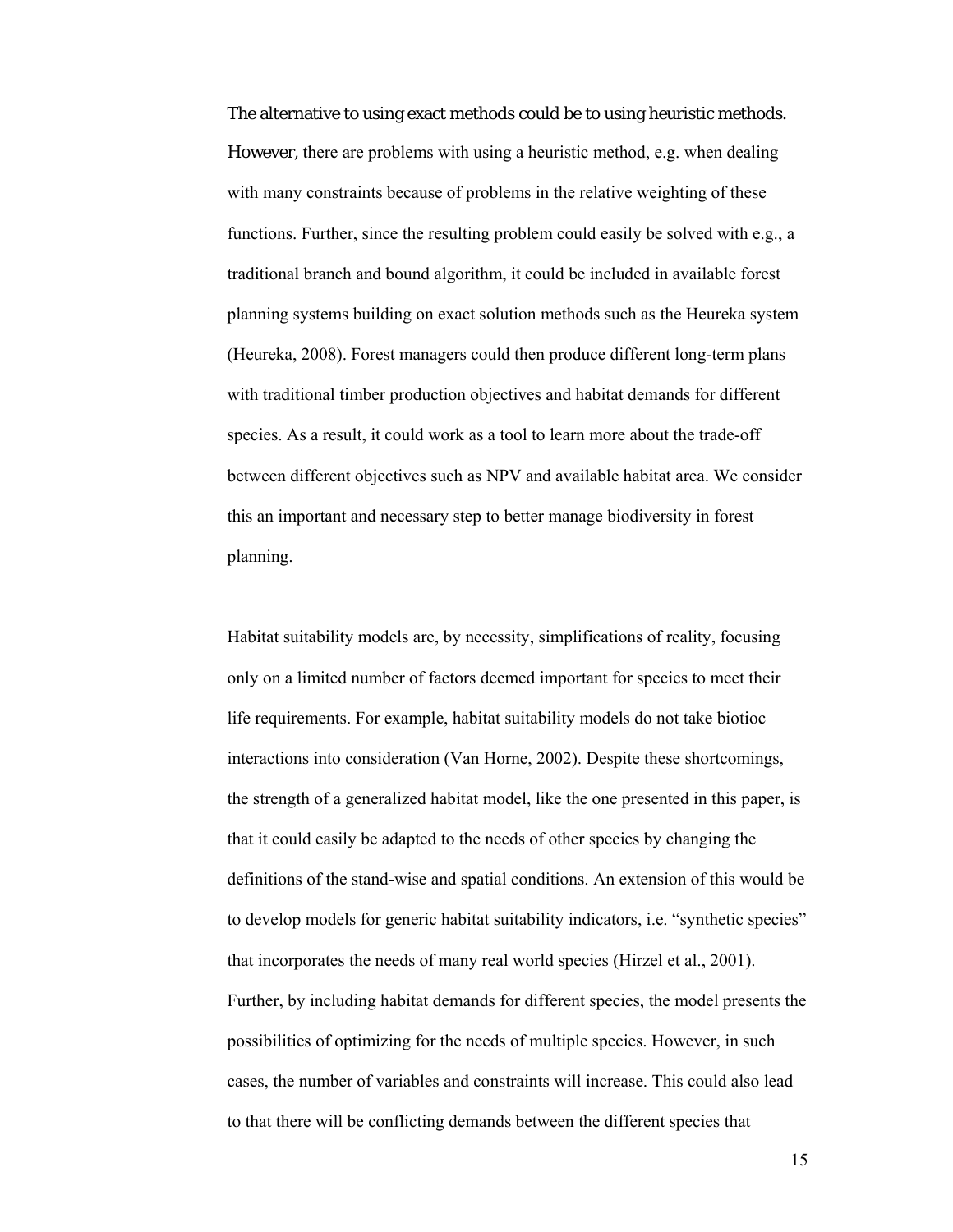increase the complexity of the problem and the problem will be more difficult to solve. Another strength of the model is that it could be combined with other restrictions used in traditional forest planning and the problem could still be solved with exact solution methods. However, including, e.g. even wood flow constraints would probably increase the solution time. In a case study by Öhman and Eriksson 2010, it was indicated that when the wood flow restrictions were excluded from the problem, the solution time decreased substantially.

The results of the case study showed that it is possible to increase the clustering of habitats by increasing the T value (i.e. the number of hectares within the neighboring area of a stand that fulfill the stand-wise habitat conditions before the stand could qualify as a habitat). Maintaining a clustered arrangement of habitats in a fragmented landscape is essential for many species, since it is linked to levels of connectivity (e.g. D'Eon et al., 2002) and considered a positive step for biodiversity management (Moilanen and Wintle, 2006). Further, the effect on harvest volume and the cost of increasing the clustering seems to be limited. In our study, the harvest pattern was almost the same in all three cases. The number of habitat patches, on average over the periods, was 91 for case a, 29 for case b and 12 for case c. Despite this spatial consideration, the reduction in NPV between cases a and b was negligible and the reduction in NPV between case a and c was only 3.9%. This is consistent with other studies showing that the cost for including spatial consideration seems to be small (Nelson and Finn, 1991; Yoshimoto and Brodie, 1994; Öhman and Wikström, 2008). One explanation for the relatively low cost in the case study is the definition of habitat connected to the stand-wise conditions that results in a relatively good supply of potential habitat for Hazel Grouse over time in the landscape. With more demanding stand-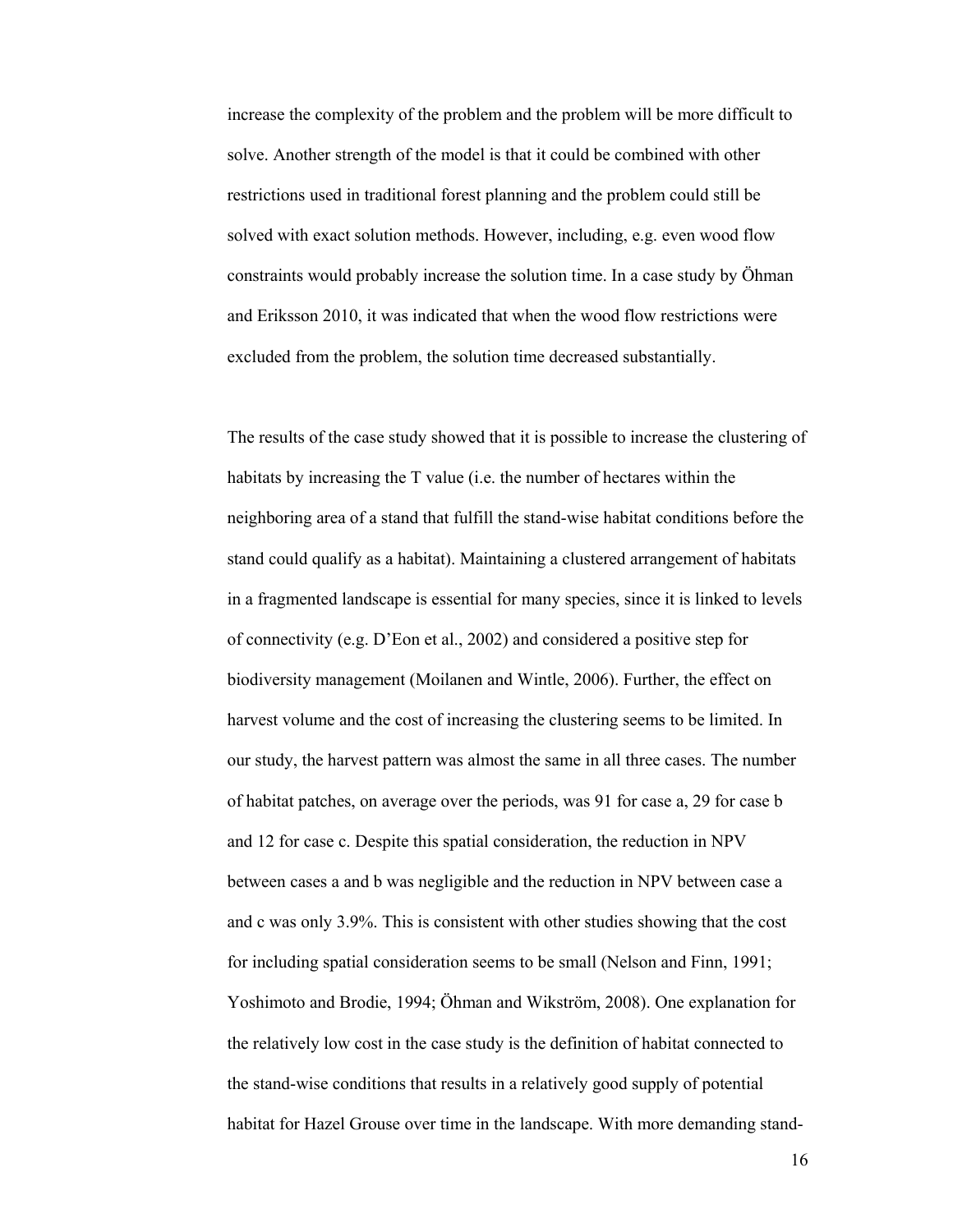wise definitions, e.g. an increased minimum limit for the proportion of deciduous trees or an increased age definition the amount of stands that could qualify as habitats would decrease and the cost would increase.

Even if the results from the case study seem to be promising, they raise a few issues that need to be discussed. First, all possible treatment schedules were not generated in the case study even if the schedules that were generated were the most practicable. It had been possible to generate more schedules since there is nothing in the model formulation that prevents this. However, this could lead to that the solution time increases since the problem size increases. More available schedules would also probably lead to that the reduction in NPV would have decrease if these additional schedules favour both timber production and habitat production. Second, the projected habitat areas do not necessarily "connect" over time. However, the habitats in one period are, in most cases, adjacent to or overlap with the habitats of the following period even if there is no guarantee this will occur. Third, the case study that we used applied the model only to Hazel Grouse. However, we argue that Hazel Grouse is a well-studied species of high societal interest being also a good indicator of forest value from a biodiversity perspective and already used as a tool in practical management of biodiversity (Jansson and Andrén, 2003; Longru et al., 2010). In addition, as pointed out the habitat parameters in the model could be changed so as to accommodate the needs of other species. Next, the definition of suitable habitat for Hazel Grouse used in this study applied cutoff values, and a higher degree of realism would have been achieved if we had used continuous data. Better realism could also have been achieved if we had access to more detailed data on tree species composition; alder, for example, is an important food substrate for Hazel Grouse, but it was not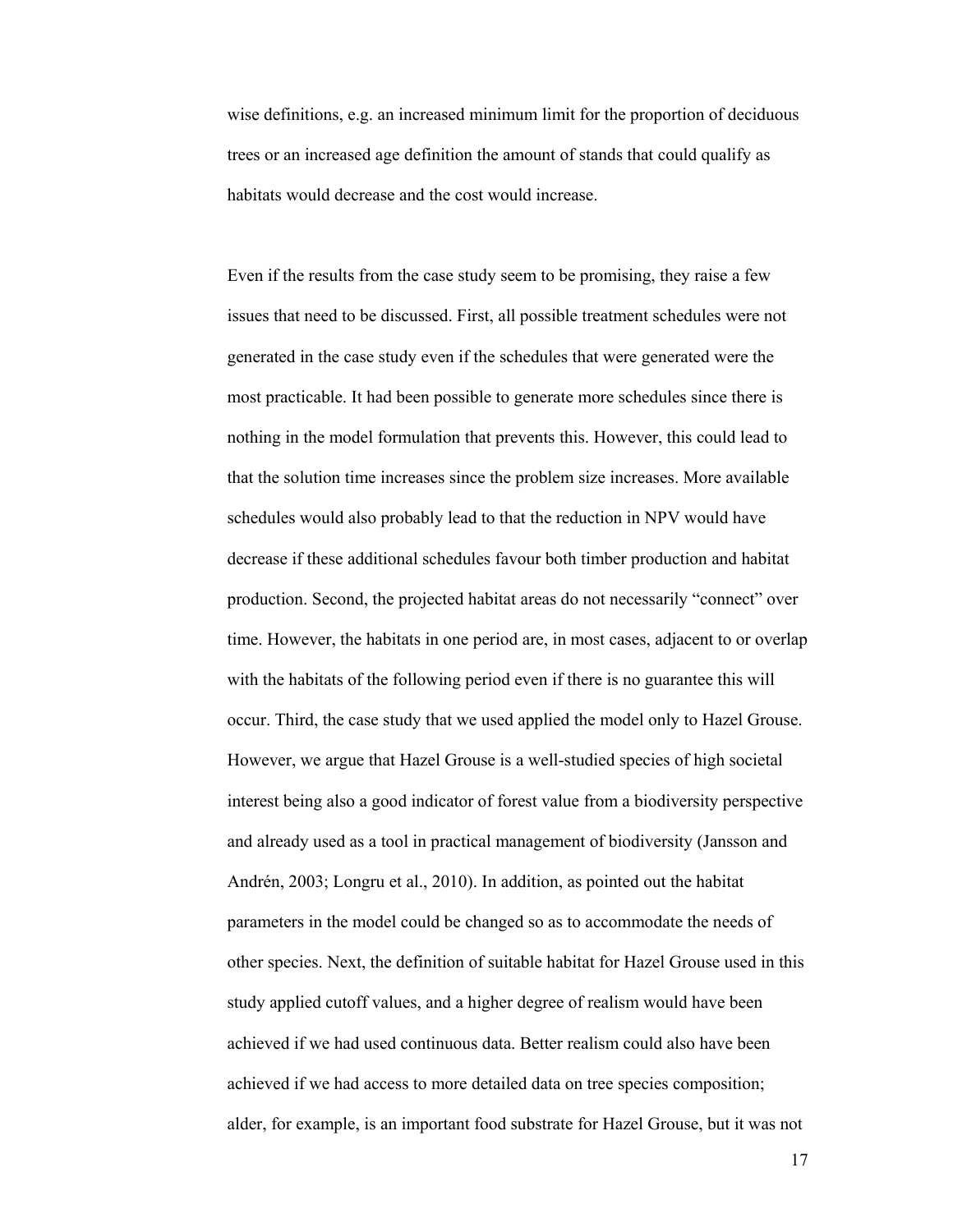possible to distinguish this species in the forest database. The quality of habitat data in terms of spatial and thematic resolution is still not satisfying. Manton et al. (2005) demonstrated large discrepancies among different forest data based on the remote sensing having large consequences for the habitat suitability modeling. Hopefully, new technologies used for describing forest structure and composition (e.g. airborne laser scanning) will allow for better match between ecological requirements of species and available habitat data in habitat suitability modeling in the future (e.g. Breidenbach et al., 2010).

Since fragmentation and loss of habitat are two of the largest threats to biological diversity in forested landscapes (Fahrig, 2003), establishing physical connectivity of habitats is a necessary step in landscapes with limited amounts of suitable habitat remaining (Mikusiński et al., 2007). The habitat suitability models for species with larger area requirements are important tools for achieving this. We hope that the concept presented here for including consideration of habitat demands, where the habitat model includes both stand-wise and spatial definitions, will contribute to the available tools for including ecological requirements of species in forest management planning.

# **Acknowledgements**

This paper emanates from the Biodiversity Assessment Modeling project and the optimization project within the Heureka Research Program, funded by the Foundation for Strategic Environmental Research (MISTRA) and Swedish University of Agricultural Sciences.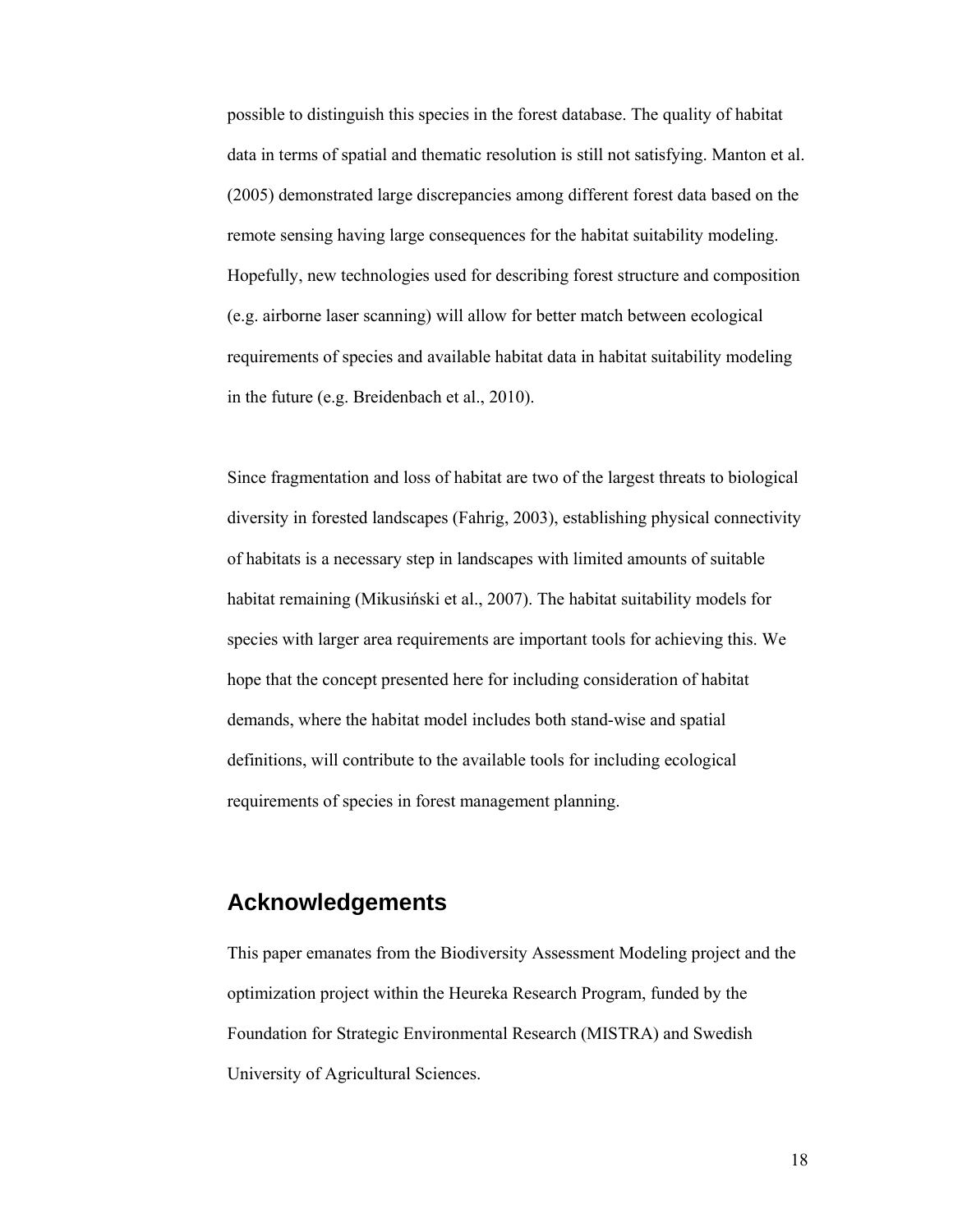### **References**

Åberg, J., Jansson, G., Swenson, J.E., and Angelstam, P. 1995. The effect of matrix on the occurrence of hazel grouse (Bonasa bonasia) in isolated habitat fragments. Oecologia (Berl.), 103(3): 265.269. doi: 10.1007/BF00328613.

Åberg, J., Swenson, J.E., and Angelstam, P. 2003. The habitat requirements of hazel grouse (Bonasa bonasia) in managed boreal forest and applicability of forest stand descriptions as a tool to identify suitable patches. For. Ecol. Manage. 175(1‐.3): 437.444. doi: 10.1016/S0378‐1127(02)00144‐5.

Angelstam, P., Roberge, J.‐M., Lohmus, A., Bergmanis, M., Brazaitis, G., Donz‐Breuss, M., Edenius, L., Kosinski, Z., Kurlavicius, P., Larmanis, V., Lukins, M., Mikusinski, G., Ra.inski, E., Strazds, M., and Tryjanowski, P. 2004. Habitat modelling as a tool for landscape‐scale conservation‐ . a review of parameters for focal forest birds. Ecological. Bulletins., 51: 427.453.

Atamturk, A., and Savelsbergh, M.W.P. 2005. Integer programming software systems. Ann. Oper. Res. 140(1): 67.124. doi: 10.1007/s10479‐005‐3968‐2.

Bettinger, P., Johnson, D.L., and Johnson, K.N. 2003. Spatial forest plan development with ecological and economic goals. Ecol. Model. 169(2‐.3): 215.236. doi: 10.1016/ S0304‐3800(03)00271‐0.

Bisschop, J., and Roelofs, M. 1999. AIMMS Uuser fs Gguide. Paragon Decision Technology, B.V., Haarlem, The Netherlands.

Breidenbach, J., Nasset, E., Lien, V., Gobakken, T., and Solberg, S. 2010. Prediction of species specific forest inventory attributes using a nonparametric semi-individual tree crown approach based on fused airborne laser scanning and multispectral data. Remote Sens. Environ. 114(4): 911.924. doi: 10.1016/j.rse.2009.12.004.

D' Eon, R.G., Glenn, S.M., Parfitt, I., and Fortin, M.‐J. 2002. Landscape connectivity as a function of scale and organism vagility in a real forested landscape. Conserv. Ecol. 6(2): 10 [online]. Available from http://www.consecol.org/vol6/iss2/art10/.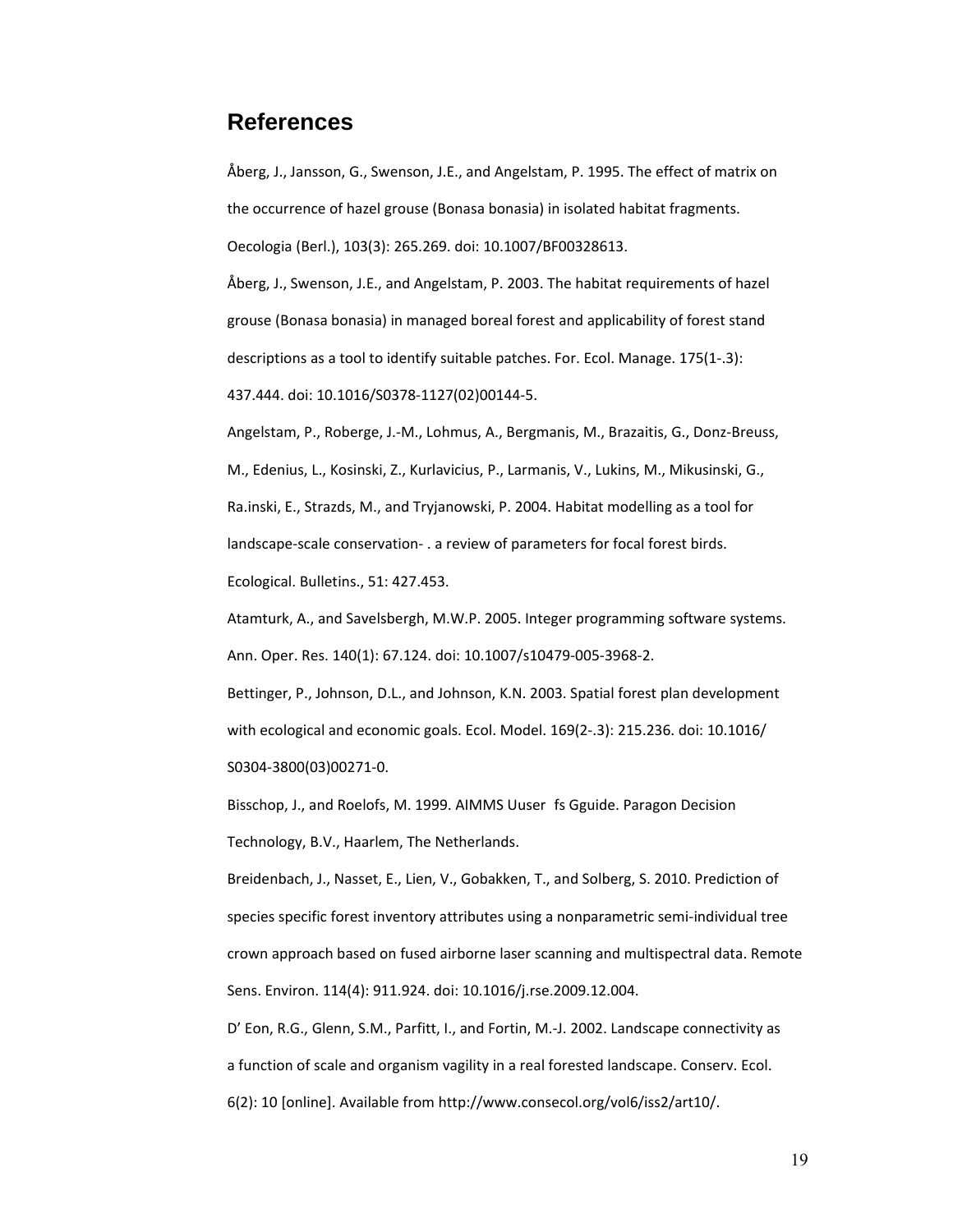Edenius, L., and Mikusi.ski, G. 2006. Utility of habitat suitability models as biodiversity assessment tools in forest management. Scand. J. For. Res. 21(Suppl. 7): 62.72. doi: 10.1080/14004080500486989.

Fahrig, L. 2003. Effects of habitat fragmentation on biodiversity. Annu. Rev. Ecol. Syst. 34(1): 487.515. doi: 10.1146/annurev.ecolsys.34.011802.132419.

Felix, A.B., Campa, H., III, Millenbah, K.F., Winterstein, S.R., and Moritz, W.E. 2004.

Development of landscape‐scale habitat‐potential models for forest wildlife planning and

management. Wildl. Soc. Bull. 32(3): 795.806. doi: 10.2193/0091‐7648(2004)032[0795: DOLHMF]2.0.CO;2.

Fries, C., Carlsson, M., Dahlin, B., Lamas, T., and Sallnas, O. 1998. A review of conceptual landscape planning models for multiobjective forestry in Sweden. Can. J. For. Res. 28(2): 159.167. doi: 10.1139/cjfr‐28‐2‐159.

Gustafson, E.J., Roberts, L.J., and Leefers, L.A. 2006. Linking linear programming and spatial simulation models to predict landscape effects of forest management alternatives.

J. Environ. Manage. 81(4): 339.350. doi: 10.1016/j.jenvman.2005.11.009.

Hagner, O. 1990. Computer aided stand delineation and inventory based on satellite remote sensing. In The usability of remote sensing for forest inventory and planning. Edited by R. Sylvander, and S. Poso. Report. No. 4. Remote Sensing Laboratory, Swedish University of Agricultural Sciences, Umeå, Sweden. Heureka. 2008. The Heureka Research Program [online]. Stockholm, Sweden: Foundation for Strategic Environmental Research (MISTRA);, Stockholm, Sweden. c2009. Available from http://www.mistra.org/heureka [accessed 9 October 2008 Oct 09].

Heywood, W.H. (Editor). 1995. Global biodiversity assessment. Cambridge University Press, Cambridge, U.K.

Hirzel, A.H., Helfer, V., and Metral, F. 2001. Assessing habitat-suitability models with a virtual species. Ecol. Model. 145(2‐.3): 111.121. doi: 10.1016/S0304‐3800(01)00396‐9.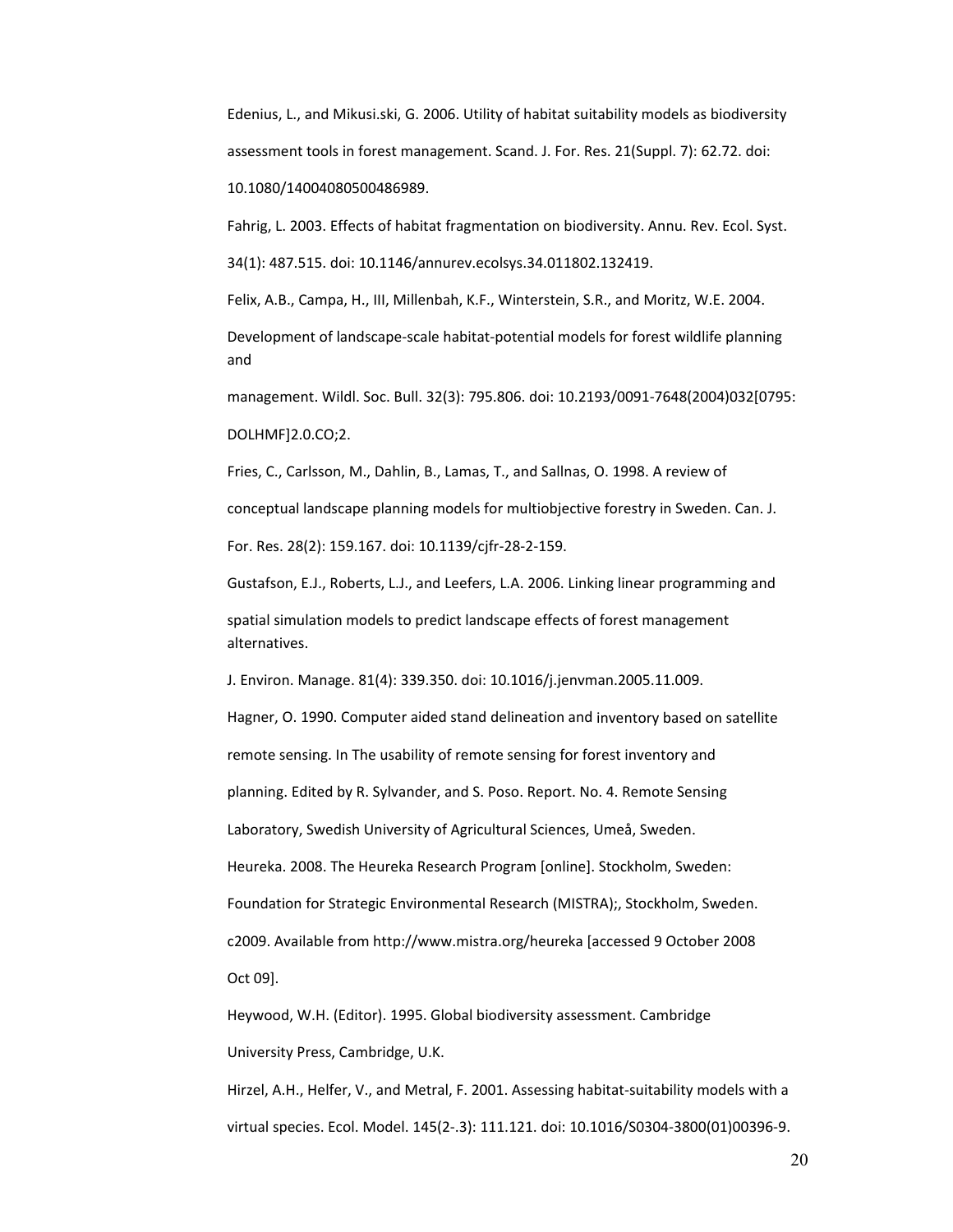Hof, J., Bevers, M., Joyce, L., and Kent, B. 1994. An integer programming approach for spatially and temporally optimizing wildlife populations. For. Sci. 40: 177.191. Hurme, E., Kurttila, M., Monkkonen, M., Heinonen, T., and Pukkala, T. 2007. Maintenance of flying squirrel habitat and timber harvest: a site‐specific spatial model in forest planning calculations. Landsc. Ecol. 22(2): 243.256. doi: 10.1007/s10980‐006‐ 9019‐9.

Jansson, G., and Andren, H. 2003. Habitat composition and bird diversity in managed boreal forests. Scand. J. For. Res. 18(3): 225.236. doi: 10.1080/02827580308622. Johnson, E.L., Nemhauser, G.L., and Savelsbergh, M.W.P. 2000. Progress in linear programming‐based algorithms for integer programming: an exposition. INFORMS J. Comput. 12(1): 2.23. doi: 10.1287/ijoc.12.1.2.11900.

Johnson, K.N., and Scheurman, H.L. 1977. Techniques for prescribing optimal timber harvest and investment under different objectives: discussion and synthesis. For. Sci. Mon. 18: 1.31.

Larson, M.A., Thompson, F.R., III, Millspaugh, J.J., Dijak, W.D., and Shifley, S.R. 2004. Linking population viability, habitat suitability, and landscape simulation models for conservation planning. Ecol. Model. 180(1): 103.118. doi: 10.1016/j. ecolmodel.2003.12.054.

Larsson, S., and Danell, K. 2001. Science and the management of boreal forest biodiversity. Scand. J. For. Res. 16(Suppl. 3): 5.9. doi: 10.1080/028275801300090528. Longru, J., He, H.S., Yufei, Z., Rencang, B., and Keping, S. 2010. Assessing the effects of management alternatives on habitat suitability in a forested landscape of northeastern

China. Environ. Manage. 45(5): 1191.1200. doi: 10.1007/s00267‐010‐9473‐7.

Manton, M.G., Angelstam, P., and Mikusi.ski, G. 2005. Modelling habitat suitability for deciduous forest focal species ‐ . Aa sensitivity analysis using different satellite land cover data. Landsc. Ecol. 20(7): 827.839. doi: 10.1007/s10980‐005‐3703‐z. Marzluff, J.M., Millspaugh, J.J., Ceder, K.R., Oliver, C.D., Withey, J., McCarter, J.B.,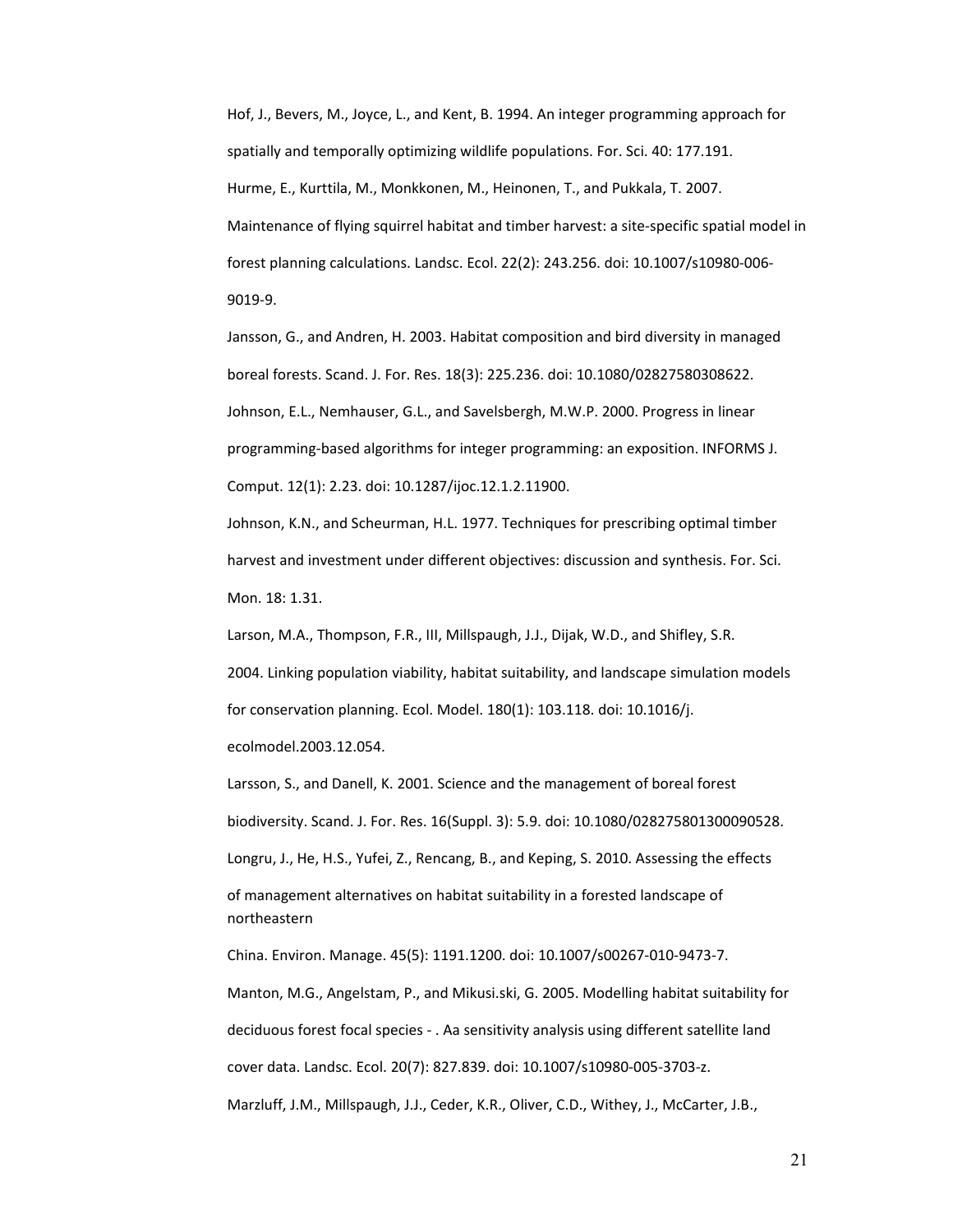Mason, C.L., and Comnick, J. 2002. Modeling changes in wildlife habitat and timber revenues in response to forest management. For. Sci. 48: 191.202.

Mathys, L., Zimmermann, N.E., Zbinden, N., and Suter, W. 2006. Identifying habitat suitability for hazel grouse Bonasa bonasia at the landscape scale. Wildl. Biol. 12(4): 357.366. doi: 10.2981/0909‐6396(2006)12[357:IHSFHG]2.0.CO;2.

Mikusi.ski, G., and Edenius, L. 2006. Assessment of spatial functionality of old forest in Sweden as habitat for virtual species. Scand. J. For. Res. 21(Suppl. 7): 73.83. doi: 10.1080/14004080500487045.

Mikusiski, G., Pressey, R.L., Edenius, L., Kujala, H., Moilanen, A., Niemela, J., and Ranius, T. 2007. Conservation planning in forest landscapes of Fennoscandia and an approach to the challenge of Countdown 2010. Conserv. Biol. 21(6): 1445.1454. doi: 10.1111/j.1523‐1739.2007.00833.x.

Moilanen, A., and Wintle, B.A. 2006. Uncertainty analysis favours selection of spatially aggregated reserve networks. Biol. Conserv. 129(3): 427.434. doi: 10.1016/j. biocon.2005.11.006.

Mortberg, U., and Karlstrom, A. 2005. Predicting forest grouse distribution taking account of spatial autocorrelation. J. Nat. Conserv. 13(2‐.3): 147.159. doi: 10.1016/j. jnc.2005.02.008.

Muller, D., Schroder, B., and Muller, J. 2009. Modelling habitat selection of the cryptic Hazel Grouse Bonasa bonasia in a montane forest. J. Ornithol. 150(4): 717.732. doi: 10.1007/s10336‐009‐0390‐6.

Nelson, J.D., and Finn, S.T. 1991. The influence on cut-block size and adjacency rules on harvest levels and road network. Can. J. For. Res. 21(5): 595.600. doi: 10.1139/x91-081.

O'Connor, R.J. 2002. The conceptual basis of species distribution modeling: time for a paradigm shift? In Predicting Sspecies Ooccurrence: issues of accuracy and scale. Edited by J.M. Scott, P.J. Heglund, M.L. Morrison, J.B. Haufler, M.G. Raphael, W.A. Wall, and F.B. Samson. Island Press, Washington, D.C. pp. 25.33.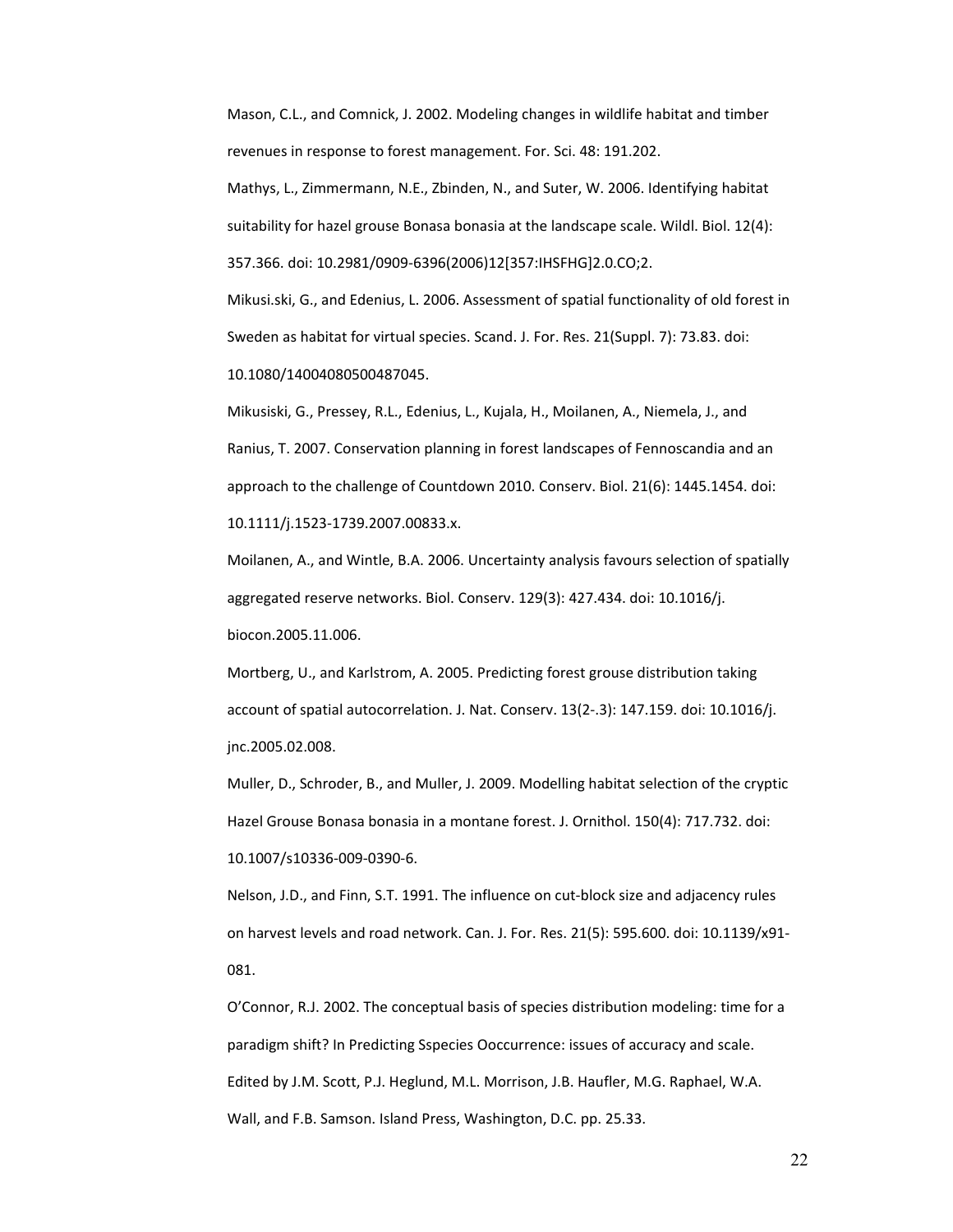Ohman, K., and Eriksson, L. 2010. Aggregating harvest activities in long term forest planning by minimizing harvest area perimeters. Silva Fenn. 44(1): 77.89. Ohman, K., and Wikstrom, P. 2008. Incorporating aspects of habitat fragmentation into long-term forest planning using mixed integer programming. For. Ecol. Manage. 255(3‐.4): 440.446. doi: 10.1016/j.foreco.2007.09.033.

Rebain, S., and McDill, M.E. 2003. A mixed‐integer formulation of the minimum patch size problem. For. Sci. 49: 608.618.

Reese, H., Nilsson, M., Pahen, T.G., Hagner, O., Joyce, S., Tingelof, U., Egberth, M., and Olsson, H. 2003. Countrywide estimates of forest variables using satellite data and field data from the national forest inventory. Ambio, 32: 542.548.

Spies, T.A., McComb, B.C., Kennedy, R.S.H., McGrath, M.T., Olsen, K., and Pabst, R. J. 2007. Potential effects of forest policies on terrestrial biodiversity in a multiownership province. Ecol. Appl. 17(1): 48.65. doi: 10.1890/1051‐0761(2007)017[0048: PEOFPO]2.0.CO;2.

Swenson, J.E. 1993. The importance of alder to hazel grouse in Fennoscandian boreal forest: evidence from four levels of scale. Ecography, 16(1): 37.46. doi: 10.1111/j.1600-0587.1993.tb00057.x.

Tikkanen, O.P., Heinonen, T., Kouki, J., and Matero, J. 2007. Habitat suitability models of saproxylic red‐listed boreal forest species in long‐term matrix management: costeffective

measures for multi-species conservation. Biol. Conserv. 140(3-.4): 359.372.

doi: 10.1016/j.biocon.2007.08.020.

Tittler, R., Messier, C., and Burton, P.J. 2001. Hierarchical forest management planning and sustainable forest management in the boreal forest. For. Chron. 77: 998.1005. Turner, M.G., Gardner, R.H., and O'Neill, R.V. 2001. Landscape ecology in theory

and practice. Springer, New York.

Van Horne, B. 2002. Approaches to habitat modeling: the tensions between pattern and process and between specificity and generality. In Predicting species occurrence: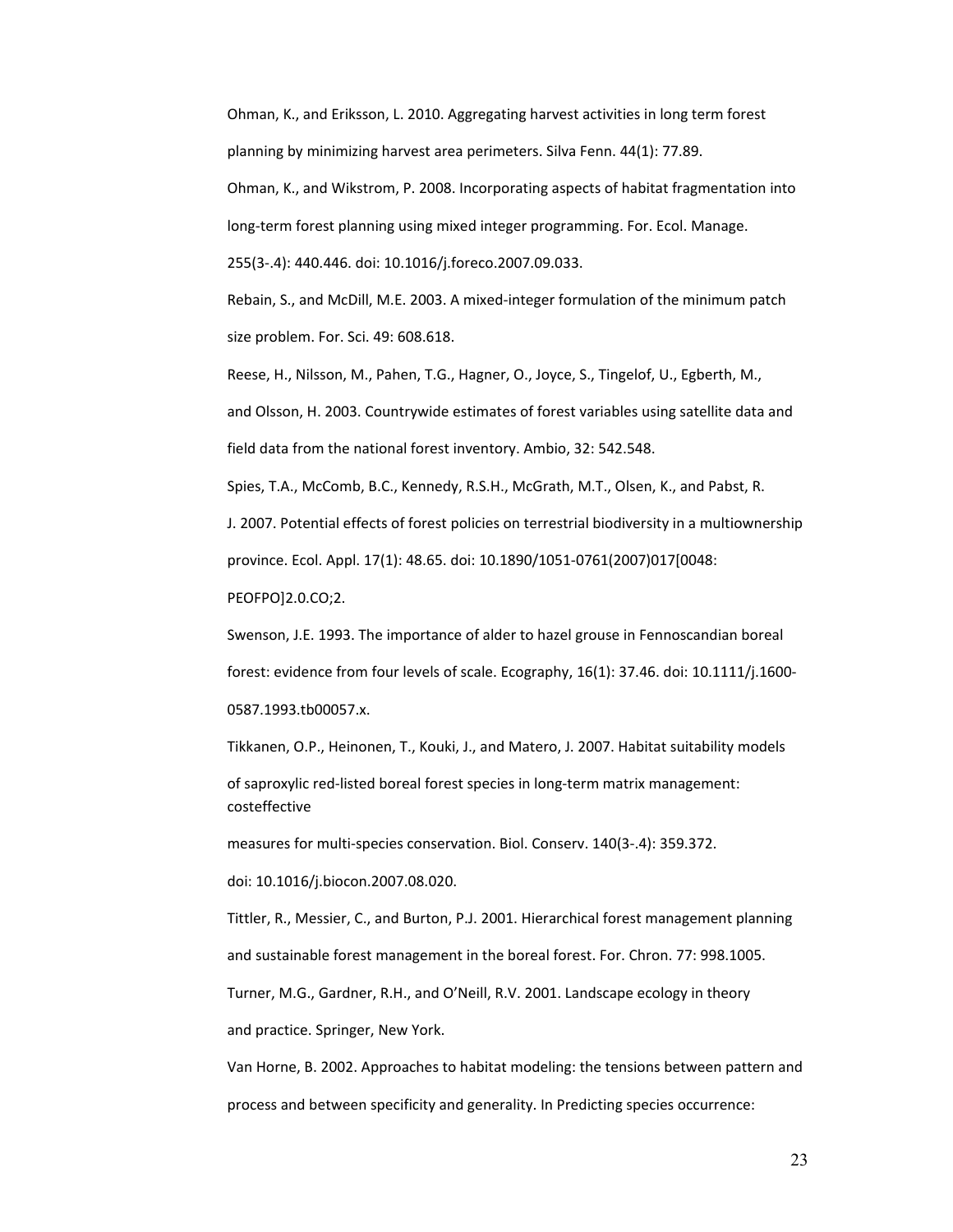issues of accuracy and scale. Edited by J.M. Scott, P.J. Heglund, M.L. Morrison, J.B. Haufler, M.G. Raphael, W.A. Wall, and F.B. Samson. Island Press, Washington, D.C. pp. 63.72.

Vospernik, S., and Reimoser, S. 2008. Modelling changes in roe deer habitat in response to forest management. For. Ecol. Manage. 255(3‐.4): 530.545. doi: 10.1016/j. foreco.2007.09.036.

Wei, Y., and Hoganson, H.M. 2007. Scheduling forest core area production using mixed integer programming. Can. J. For. Res. 37(10): 1924.1932. doi: 10.1139/X07‐033.

Yoshimoto, A., and Brodie, J.D. 1994. Short‐ and long‐term impacts of spatial

restrictions on harvest scheduling with reference to riparian zone planning. Can. J. For.

Res. 24(8): 1617.1628. doi: 10.1139/x94‐210.

Zhang, H., Constantino, M., and Falcao, A. 2009. Modeling forest core area with integer programming. Ann. Oper. Res., Published online 15 January 2009. Available

from http://www.springerlink.com/content/8382355m63hx841m/. doi: 10.1007/s10479‐

009‐0517‐4.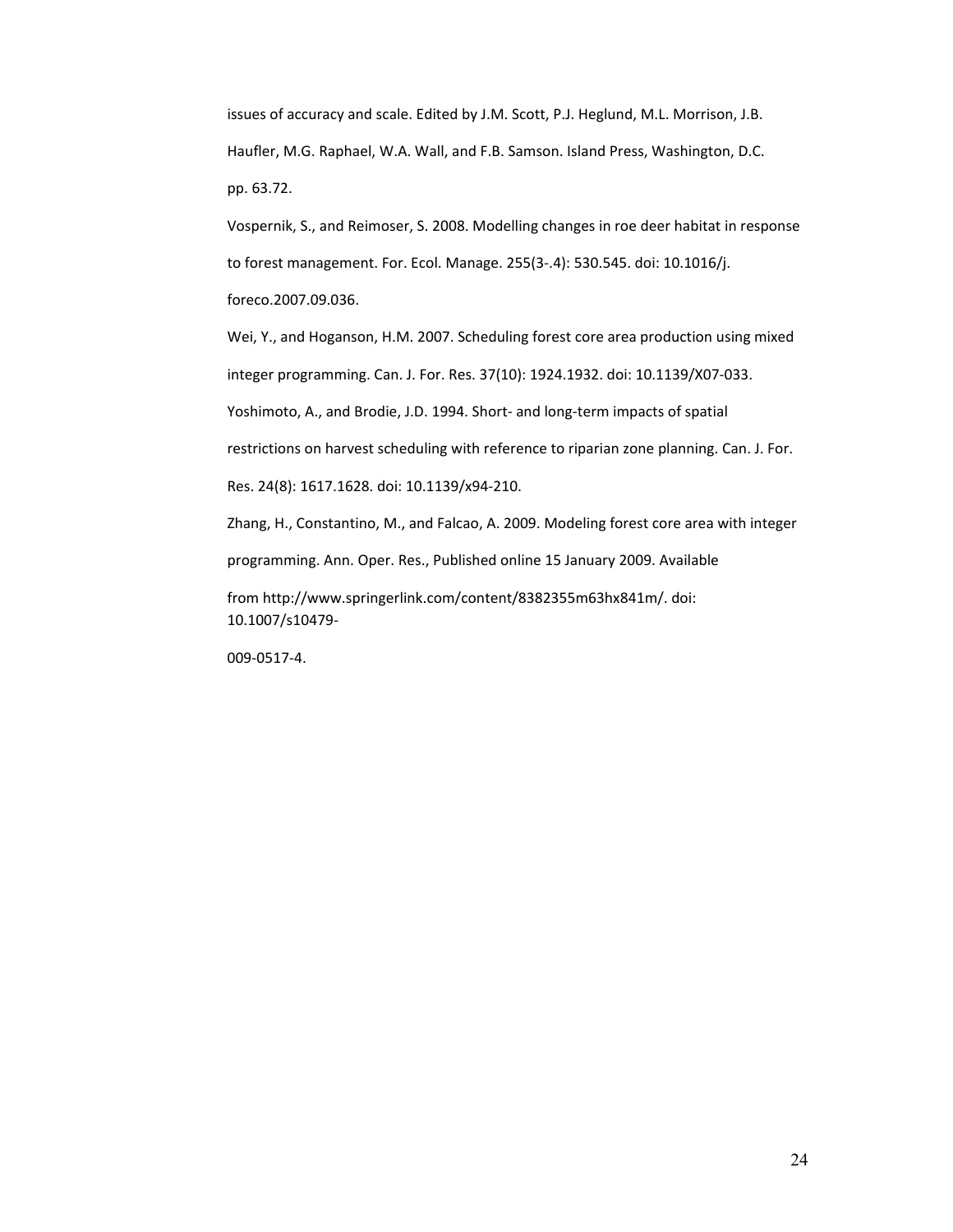**Table 1** Value for T, net present value (NPV), total harvest volume, and solution time for all investigated versions of the model formulation. T is the number of hectares within the neighboring area of a stand that should fulfill the standwise habitat conditions before the stand could qualify as a habitat. A T value of 0 represents a situation where no spatial consideration is included in the definition for habitat, a T value of 20 is the basic definition for Hazel Grouse, (*Bonasa bonasia)* used in the case study and a T value of 40 represents a situation with quite high spatial consideration

| Case |    | Value for T NPV $(10^6 \text{SEK}^2)$ | Total harvest volume $(10^3 \text{ m}^3)$ Solution time (s) |       |
|------|----|---------------------------------------|-------------------------------------------------------------|-------|
|      |    | 1189                                  | 1442                                                        |       |
|      | 20 | 118.5                                 | 1433                                                        | 20.7  |
|      | 40 | 1143                                  | 1364                                                        | 188.4 |

 $\overline{\phantom{a}}$ 

<sup>&</sup>lt;sup>2</sup>Net present value is in Swedish kronas (SEK)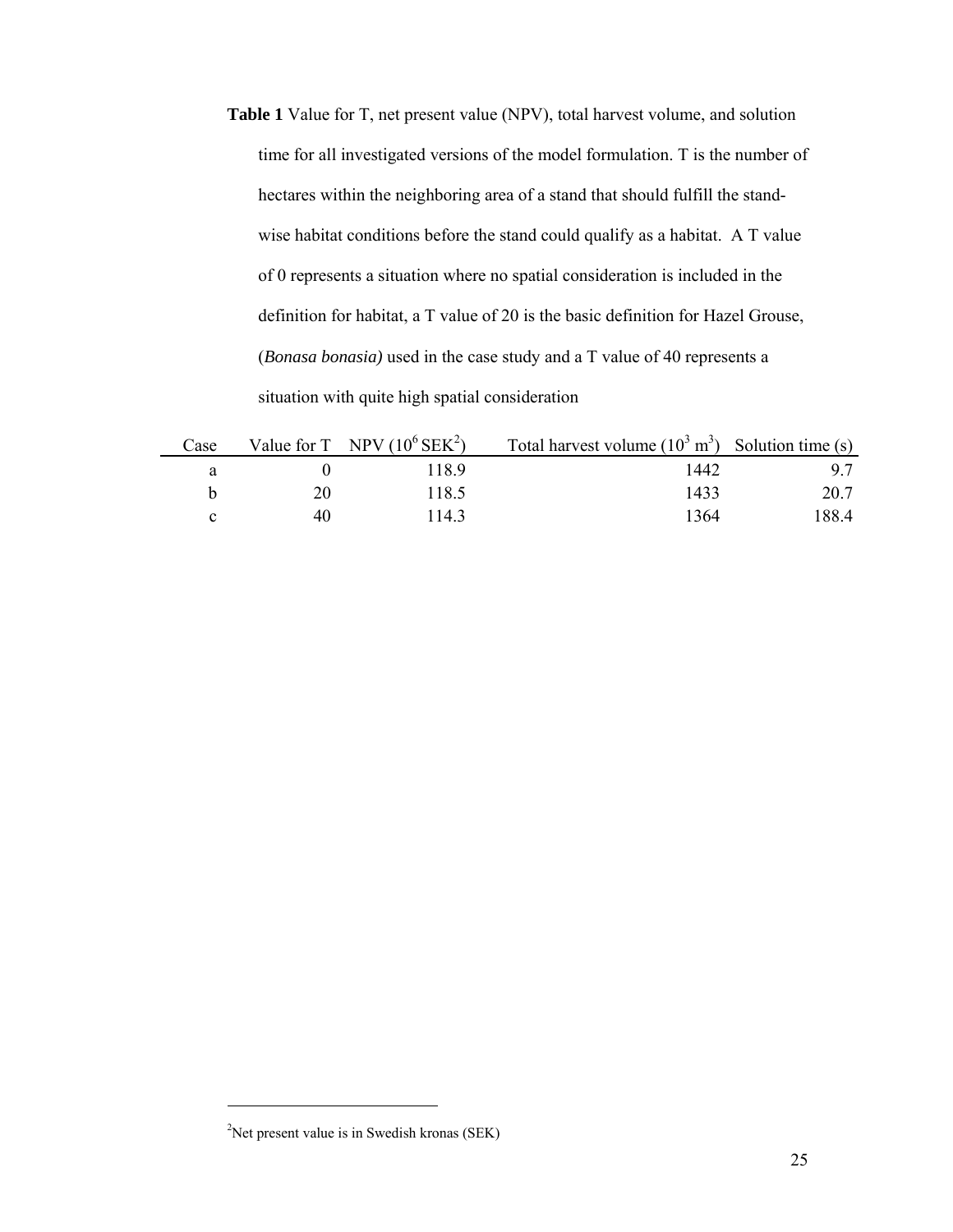Figure captions

**Fig. 1.** The neighboring area is defined as the area within a circle with a radius of a specified numbers of metres from the center point of the stand.

**Fig 2.** Amount of habitat over the planning horizon.

**Fig. 3.** a) Number of habitat areas b) mean size of habitat areas, c) maximum size of habitat areas, and d) minimum size of the habitat areas after harvest in the end of each period during the planning horizon. It should be noted here that a habitat area is defined as a group of contiguous stands where the stands fulfill the standwise conditions and the spatial definitions for being a habitat.

**Fig. 4.** Spatial layout of the habitats areas after harvest at the end of period 10 for a) case a, b) case b, and c) case c.

**Fig. 5.** Harvest volumes over the planning horizon for cases a, b, and c.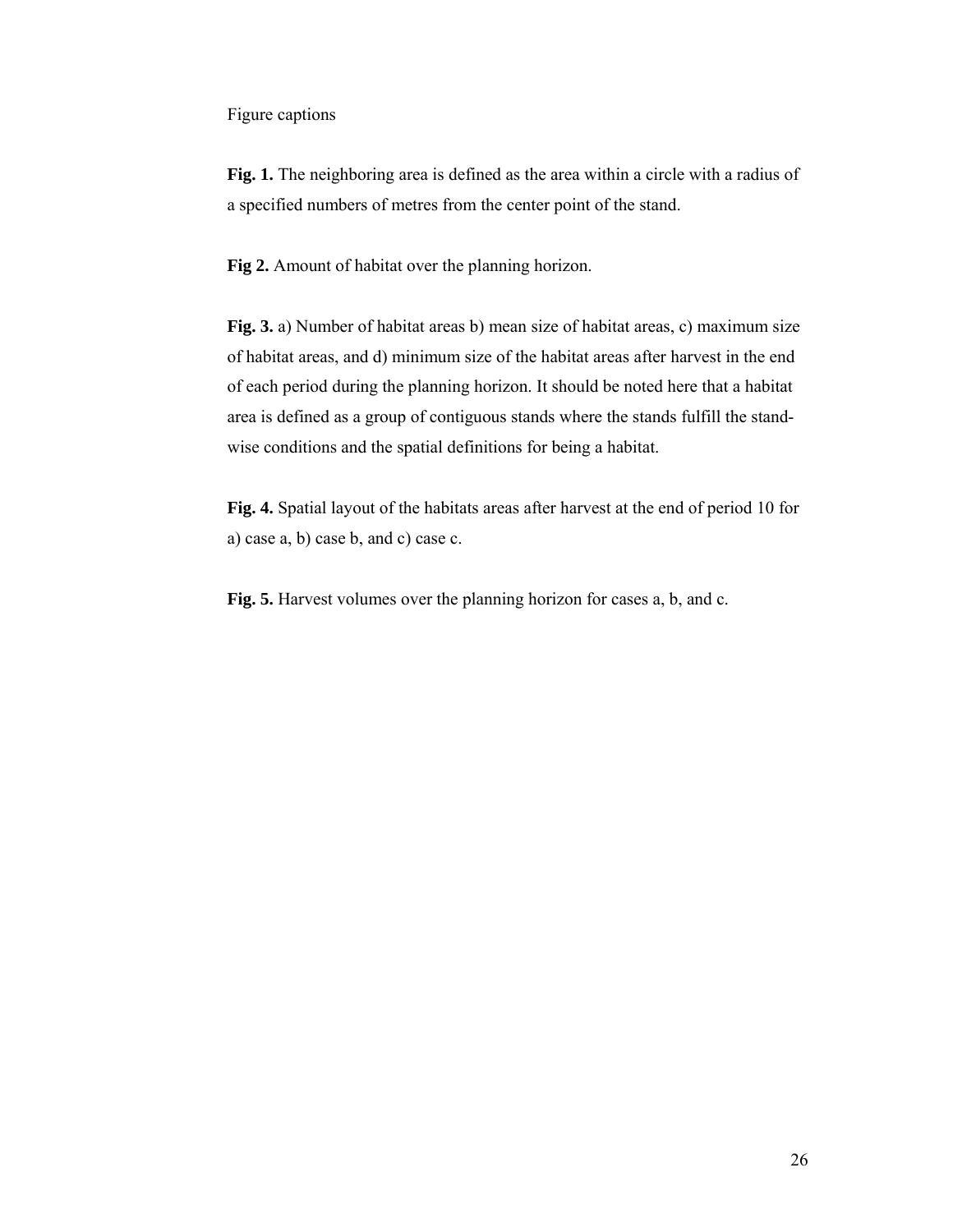





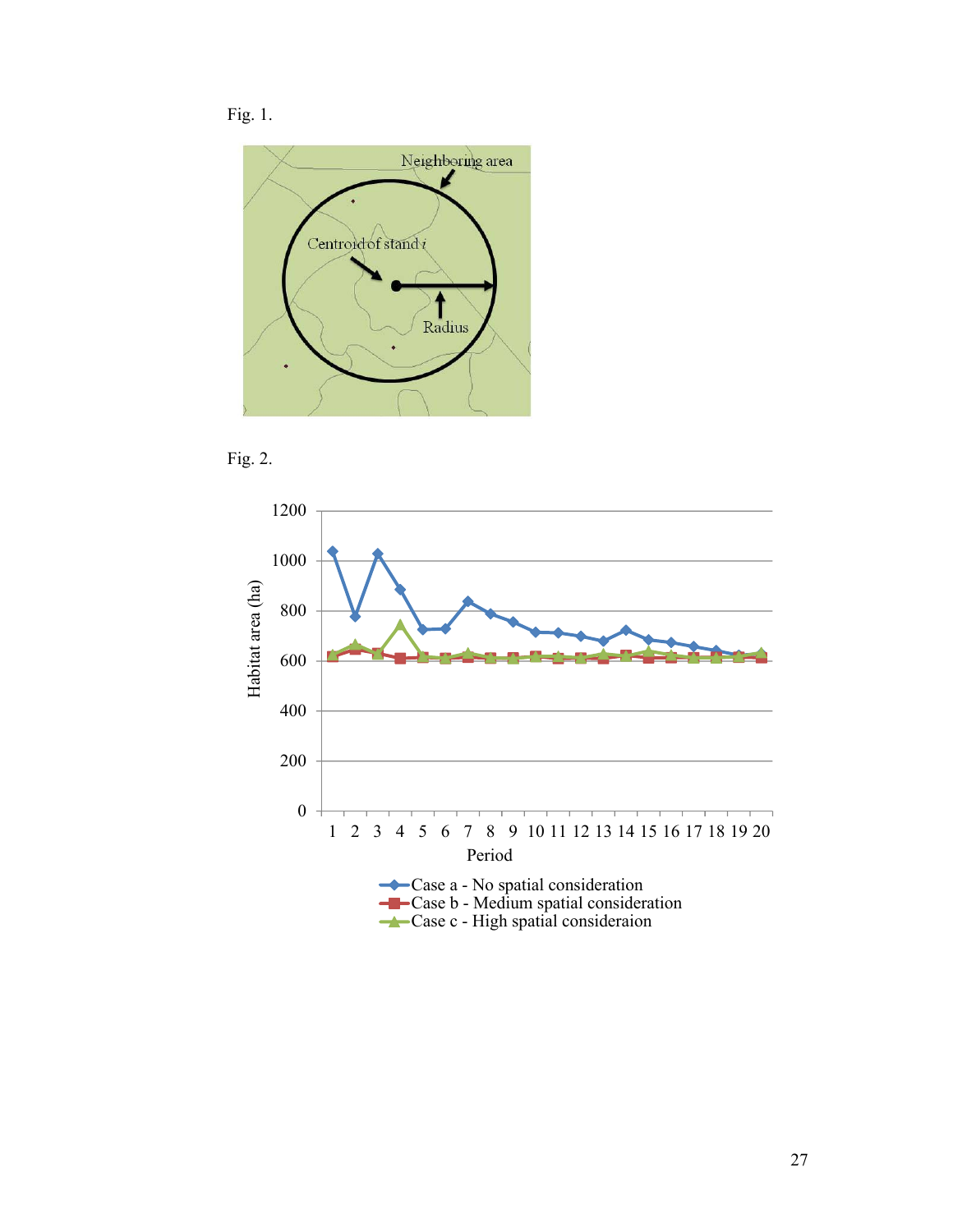Fig. 3. a







**-** Case b - Medium spatial consideration

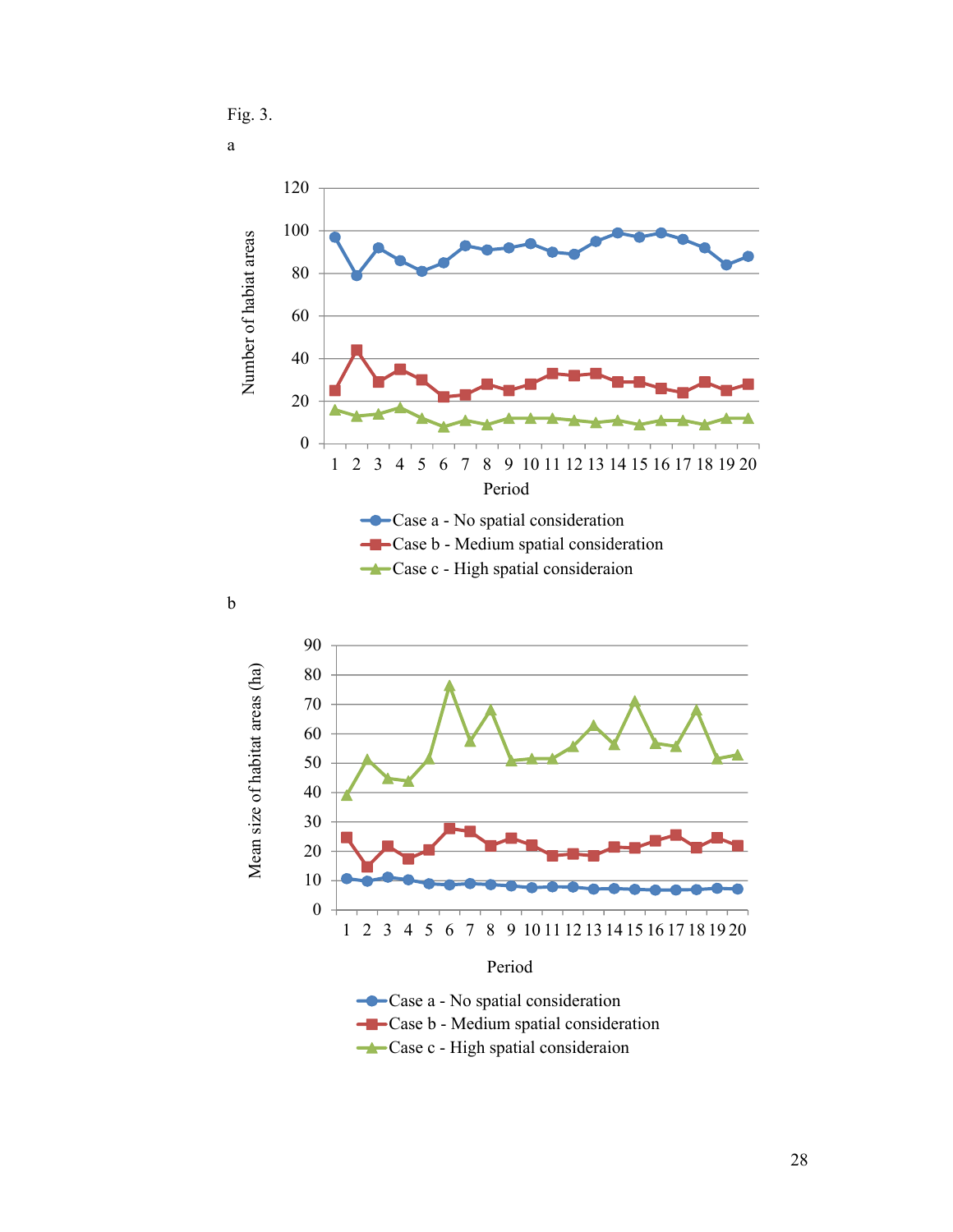

**Case c** - High spatial consideraion



**c** 

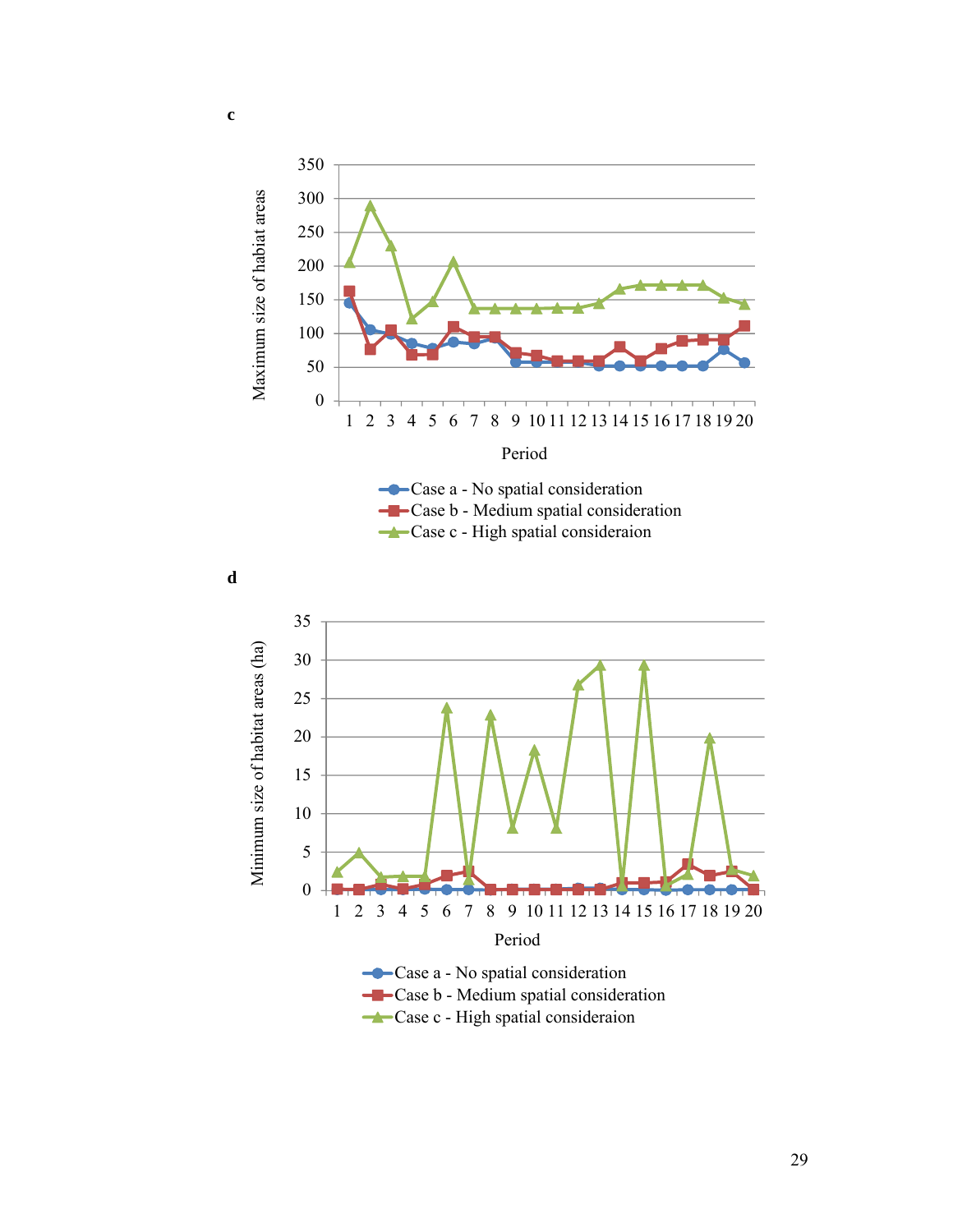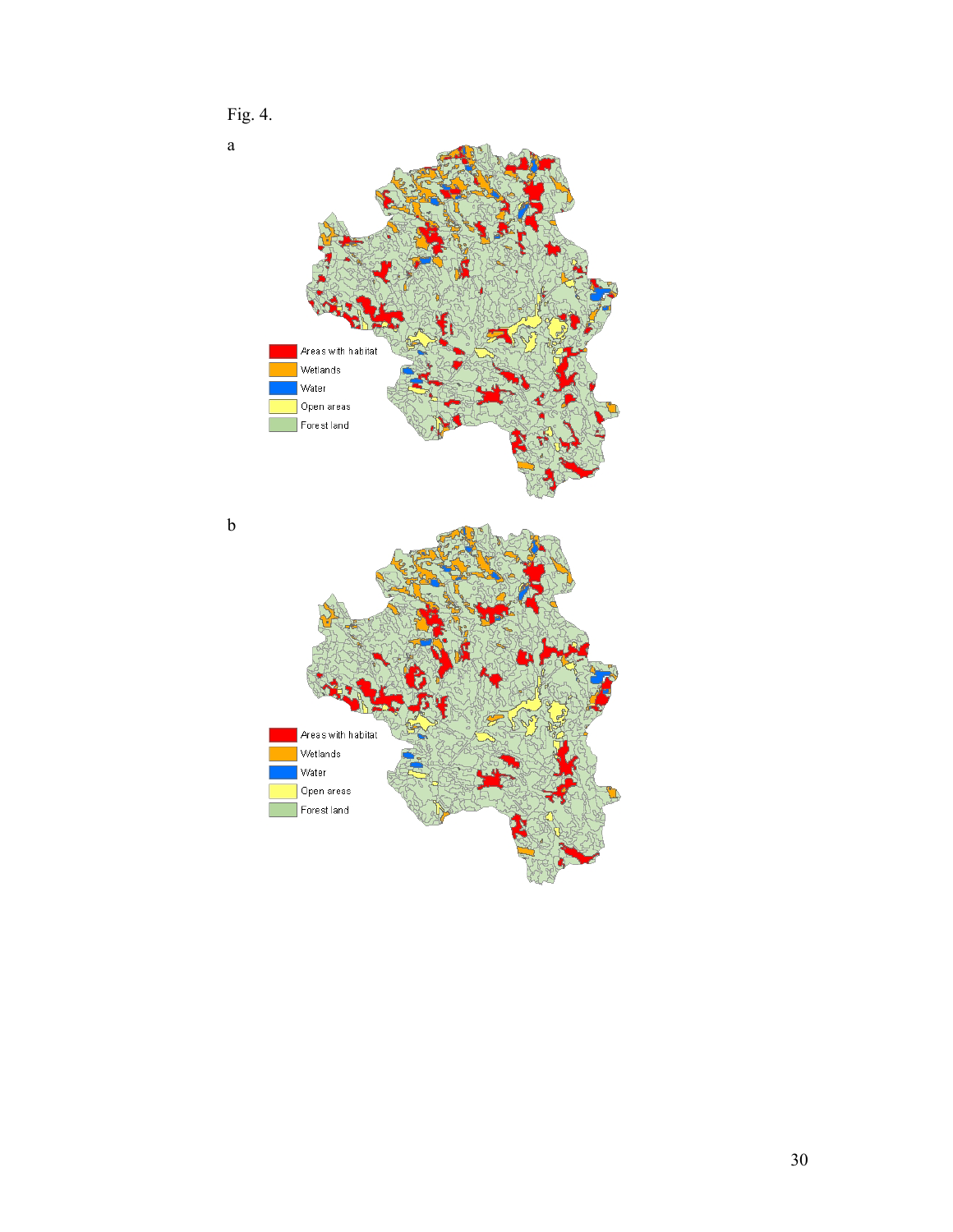

c